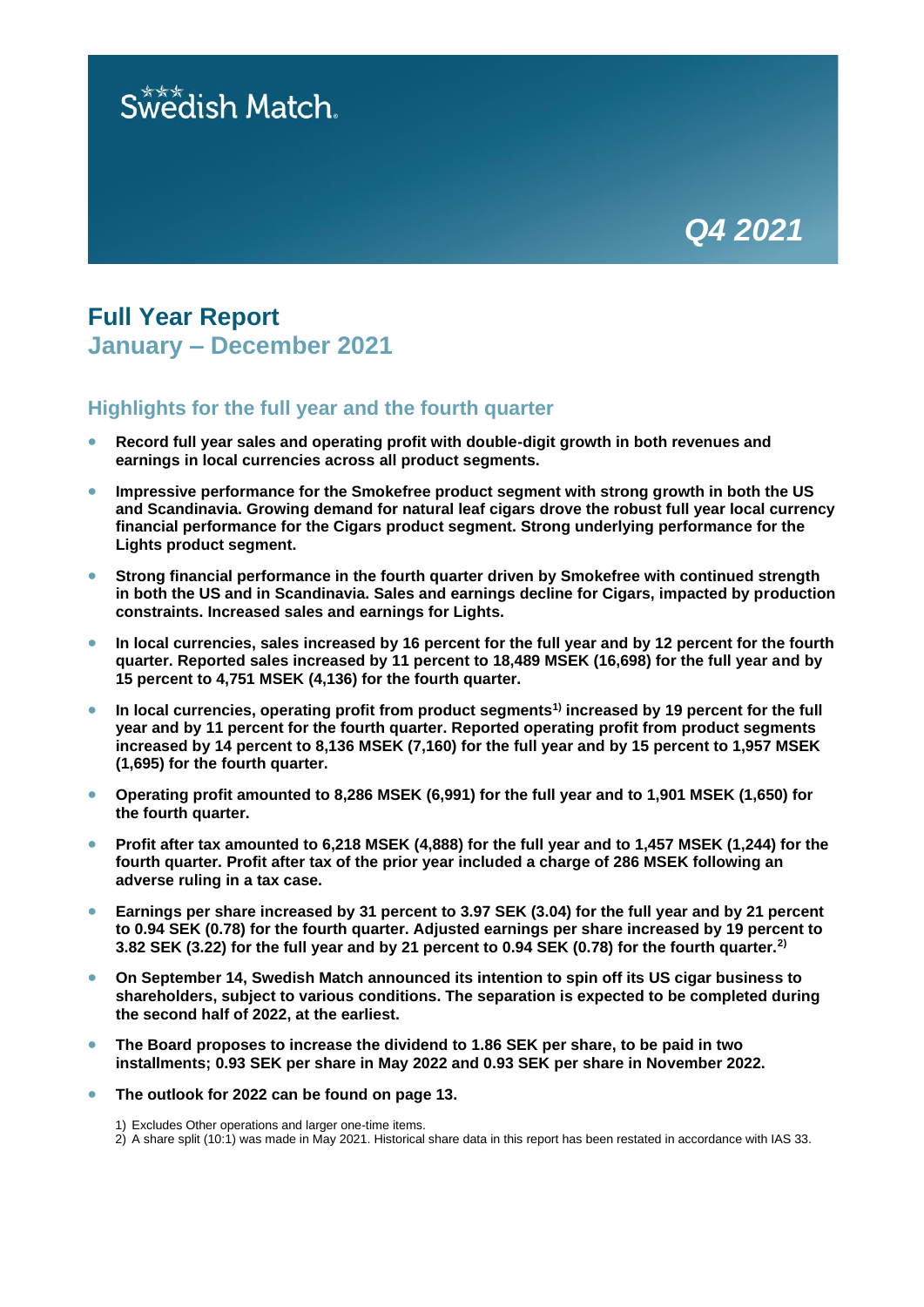## **CEO Lars Dahlgren comments on full year 2021:**

## **Breaking new records, while investing for the future**

As the world around us changes and society adjusts to new ways of living and working, we at Swedish Match adapt in step with societal trends by effectively managing our portfolio of brands and products. We invest to develop and establish platforms for future growth, while at the same time striving to deliver strong financial returns for our shareholders. Swedish Match has a vision of *A world without cigarettes*, and we are committed to making important contributions on our path towards that vision. When cigarette smokers find attractive and less harmful alternatives, and choose to stop smoking altogether, they benefit, and so does society.

Through consumer insight, research and development, capital investments, product quality assurance and improvements, and with a continually evolving portfolio, we offer consumer choices that meet changing demands. We have chosen to focus our efforts on smokefree products, believing that these products can best meet consumer expectations and needs of quality, satisfaction, and harm reduction. Some of our brands and products are over one hundred years in the making, and still going strong, like *General* or *Ettan* snus, *Oliver Twist* tobacco bits, or our chewing tobacco in the US which, at 135 years old, has taken on the brand name, *America's Best Chew*, in celebration of its flagship position for taste, quality and category leadership. Snus, and now nicotine pouches, provide adult tobacco consumers with satisfying and socially acceptable alternatives to cigarettes, and consumers have increasingly turned to these varieties. Snus, for example, has enabled an entire generation of adults to practically quit cigarettes altogether. In Norway and in Sweden, the percentage of men and women who smoke has dropped dramatically over the past decade. Many have switched to snus, or, more recently, to nicotine pouches. Today, well below 10 percent of the adult populations in Sweden and Norway smoke cigarettes on a daily basis, among the lowest incident rates in the world.

We strive to be a growing, profitable company that makes tangible and meaningful contributions through our sustainability efforts. In 2021, not only did we deliver yet another year of impressive growth, but we also took notable steps towards expanding our reach and portfolio of smokefree products and engaging with the scientific community and regulators in efforts to contribute to improved public health and a better understanding of the benefits of our smokefree products, like nicotine pouches and snus. We not only work to improve public health in line with our vision, but also to make concerted efforts to reduce our environmental impacts and maintain strong and sound governance and ethical standards. Our commitments to taking a science-based target approach to greenhouse gases, committing to the Paris Treaty on climate change, or our work to ensure that we have a workplace where all feel that they have opportunities to grow and develop, free from discrimination, in an environment that celebrates diversity and gender balance, are further examples of ways we have contributed and will continue to contribute to positive change. We have taken several important steps to improve not only our work within our sustainability focus areas, but also in how we present and communicate our sustainability approach, aspirations and results, much of which will be described in our 2021 annual report.

Our sales performance in 2021 was outstanding, hitting a new all-time high. In local currencies, sales increased by double digits in each of our product segments, with the Smokefree product segment leading the way. Our nicotine pouches made a significant contribution to that growth in the US as well as in Scandinavia and Other markets. Nicotine pouches registered spectacular volume growth of more than 50 percent in both the US and Scandinavia. The total addressable market for nicotine pouches includes cigarette smokers, but also draws from other oral tobacco products, as well as from the growing pool of consumers who currently use vape products but have found our nicotine pouches to have greater appeal.

In the US, we continued to add to the number of shops where *ZYN* can be found, and we broadened the distribution of our assortment across the entire US market. We are seeking long-term engagement with loyal consumers and customers and are prepared to invest appropriately and adequately toward that goal. This past year, we devoted significant efforts toward loyalty and engagement with both our customers and our consumers, for example through our ZYN zone merchandising program and ZYN.com consumer loyalty program. Despite aggressive distribution expansion efforts and intense price competition from our main competitors within US nicotine pouches, *ZYN* stood out with its popularity and high-quality premium offering, demonstrating market share resilience throughout most of 2021.

We also see significant opportunities for nicotine pouches outside of the US, where the variety of competitive offerings and the regulatory frameworks are dynamic and diverse. In Scandinavia, we are dedicating resources to strengthen our position in nicotine pouches, while maintaining leadership with our renowned snus portfolio which in 2021 continued to demonstrate growth. Our Scandinavian nicotine pouch volume growth of 55 percent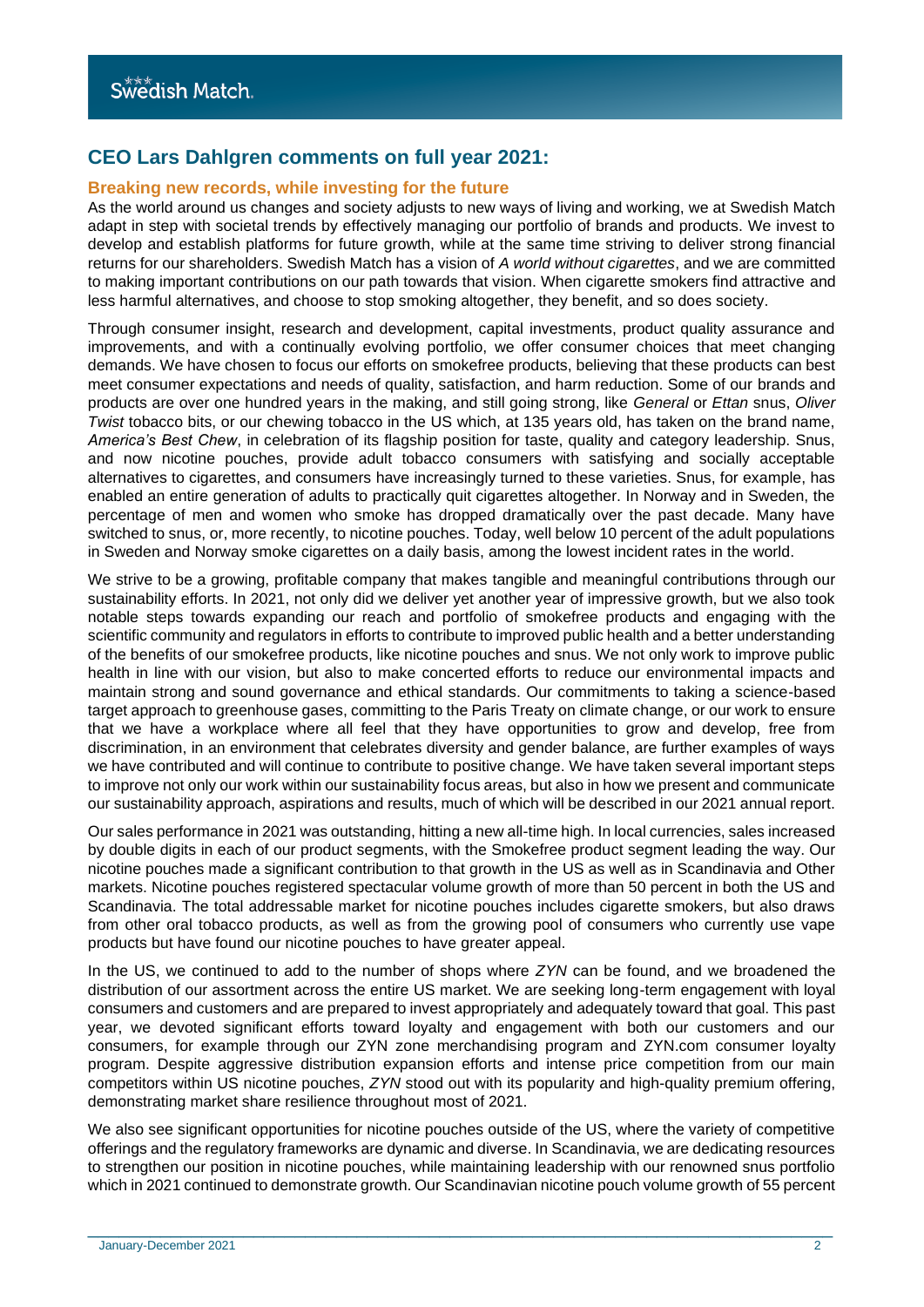was impressive, but still somewhat less than the growth rate for the nicotine pouch market. Growing snus volumes reflected continued strong consumer demand for traditional tobacco smokefree varieties.

Outside the US and Scandinavia, we believe that nicotine pouches are especially well positioned for meeting evolving consumer demand for reduced risk products, and with planned increased investment levels in current and new geographies we see significant opportunities for long-term growth.

Once again in 2021, as the COVID pandemic situation ebbed and flowed, and restrictions grew tighter or looser, we adapted, helping to ensure that products were on shelves and that our capacity plans and development work proceeded smoothly. In Scandinavia, alternating on-sets and reliefs of travel restrictions caused steep variations in consumers' purchasing patterns which caused logistical challenges, but for the full year, channel and market mix effects yielded a net positive financial impact compared to 2020. Our Scandinavian smokefree business, however, also delivered a solid earnings development on an underlying basis, despite increased market related investments to support growth opportunities within nicotine pouches.

For US chewing tobacco and for moist snuff, volumes in the prior year were unusually strong, bolstered by changes in consumer patterns resulting from the COVID pandemic. During the course of 2021 there was a reversion to more normal consumption patterns, most notably for chewing tobacco. Despite volume declines for US chewing tobacco reflecting normal historical patterns, operating profit held up well as a result of effective price management and operational efficiencies. For moist snuff, our investments behind pouches and our position in the value segment served us well, as volumes for our *Longhorn* brand grew notably faster than the moist snuff category development. Improved pricing further contributed to the solid financial performance of our US moist snuff business.

Our lights businesses delivered another year of sales growth for both matches and lighters, with sales in local currencies excluding acquisitions increasing by 16 percent. Operating profit grew at an even faster rate, aided by certain asset sales, cost control, and strong price mix impacts. Our match and lighter portfolios include products for many purposes, such as utility lighters, or wood-based fire lighting products that typically sell at attractive prices, provide good profitability, and are exposed to growing consumption patterns. This year we further strengthened our range and assortment of value-added lights products through the acquisition of Fire-Up, with its high-quality range of sustainable fire-lighting products.

For cigars, our shipment volumes for the year grew to another record of over 1.9 billion sticks, as we achieved a strong rebound in shipments of natural leaf varieties which were impacted by COVID-related production constraints in the prior year. The growth of natural leaf more than offset the year-on-year declines for our homogenized tobacco leaf (HTL) assortment. In the prior year, Swedish Match benefitted from its dual factory footprint when competition faced more severe supply and production issues for HTL. In the second half of 2021, a constraint on raw materials impacted Swedish Match more severely than some of our competitors, resulting in lower levels of our HTL cigar shipments than would have been the case without these supply constraints. With the cigar portfolio focused on the attractive and growing natural leaf segment, a strong segment market share and a broad assortment of high-quality products, Swedish Match's cigar business is very well positioned for growth. The 2021 delivery of double-digit sales and earnings growth, despite several supply chain related challenges, is a testament to the strength and adaptability of the cigar business of Swedish Match.

In the month of September, we announced our intent to provide the opportunity for the cigar business to operate independently, with a potential spin-off in the latter part of 2022, at the earliest. This decision to initiate preparations for a separation of cigars was taken after thorough strategic considerations. The process requires significant efforts from many of our employees, and I applaud all their work so far on this project. A separation of cigars will enable Swedish Match to have laser sharp focus on the smokefree space, while the new cigar company will be able to have its own clear priorities and take advantage of opportunities to build on its excellent platform.

The success that we experienced over this past year reflects the dedication, commitment, and creative engagement with and by all our stakeholders, with insights from consumers, reflections and conversations with our shareholders, discussions with our customers and suppliers, and most importantly passion and resolve on the part of our employees. We see change, we adapt and create change, and with that we create opportunities for growth, for our employees, our shareholders, and our impactful and purposeful progress toward a vision of *A world without cigarettes*.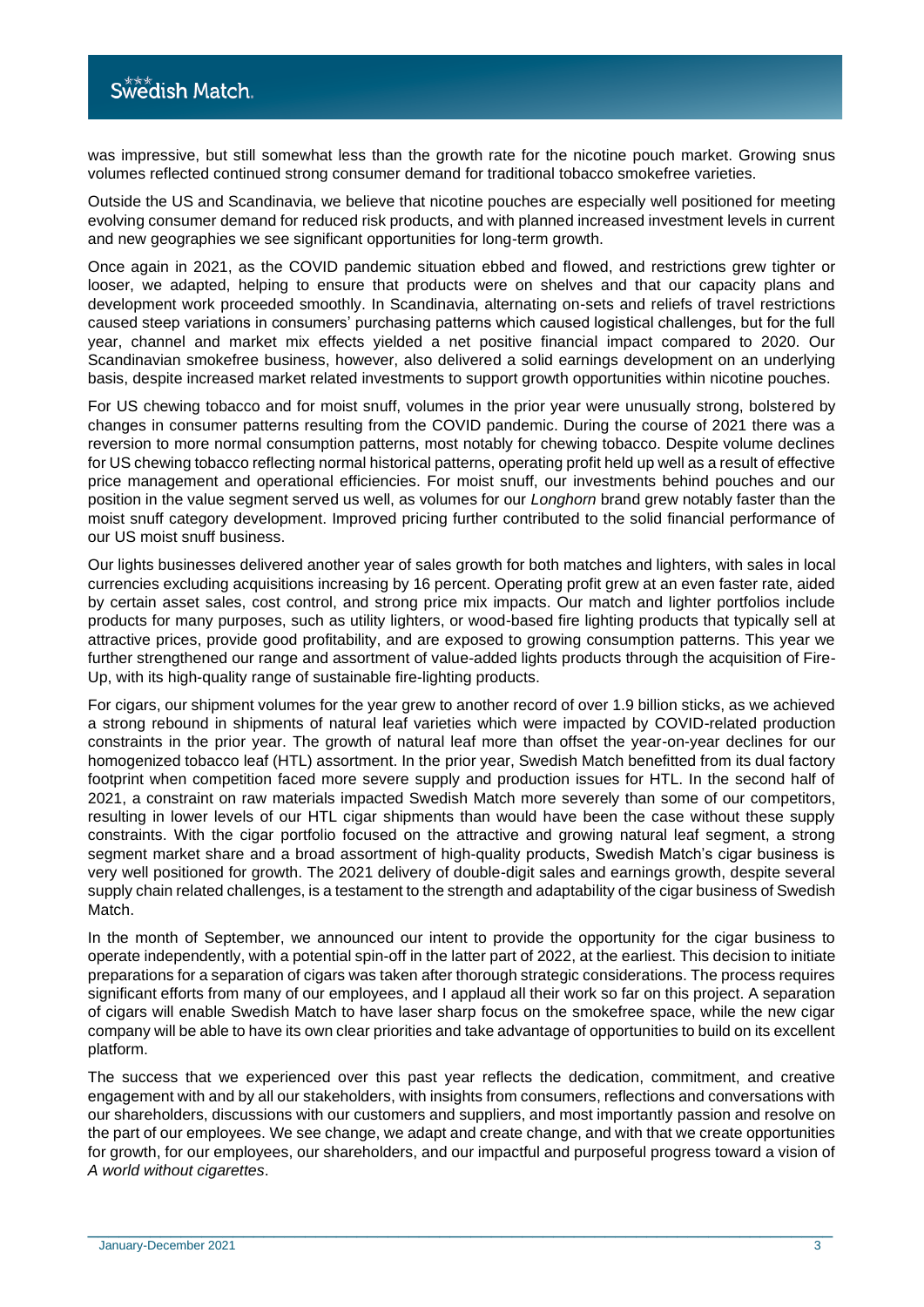## **Summary of consolidated income statement**

| MSEK                                                                | October-December |       | Cha | <b>Full year</b> |        | Cha |
|---------------------------------------------------------------------|------------------|-------|-----|------------------|--------|-----|
|                                                                     | 2021             | 2020  | %   | 2021             | 2020   | %   |
| Sales                                                               | 4.751            | 4.136 | 15  | 18.489           | 16.698 | 11  |
| Sales from product segments <sup>1)</sup>                           | 4,663            | 4.045 | 15  | 18.145           | 16,332 | 11  |
| Operating profit from product segments <sup>1)</sup>                | 1.957            | 1.695 | 15  | 8,136            | 7.160  | 14  |
| Operating profit, excl. larger one-time items <sup>2)</sup>         | 1.901            | 1.650 | 15  | 7.986            | 6.991  | 14  |
| Operating profit                                                    | 1.901            | 1,650 | 15  | 8,286            | 6.991  | 19  |
| Profit before income tax                                            | 1.818            | 1.570 | 16  | 7.941            | 6.644  | 20  |
| Profit for the period                                               | 1.457            | 1.244 | 17  | 6.218            | 4.888  | 27  |
| Operating margin from product segments, % <sup>1)</sup>             | 42.0             | 41.9  |     | 44.8             | 43.8   |     |
| Earnings per share, basic and diluted, SEK <sup>4)</sup>            | 0.94             | 0.78  | 21  | 3.97             | 3.04   | 31  |
| Adjusted earnings per share, basic and diluted, SEK <sup>3)4)</sup> | 0.94             | 0.78  | 21  | 3.82             | 3.22   | 19  |

1) Excluding Other operations and larger one-time items.

2) Excluding a larger one-time item during the first quarter 2021, relating to a settlement income of 300 MSEK.

3) Adjusted earnings per share in 2021 excludes settlement income of 300 MSEK (238 MSEK net of tax) recognized in the first quarter 2021. Adjusted earnings per share in 2020 excludes a tax charge including interest of 286 MSEK related to adverse ruling in a tax case in Sweden recognized in the third quarter 2020, see Note 5.

4) A share split (10:1) was made in May 2021. Historical share data in this report has been restated in accordance with IAS 33.

## **The fourth quarter**

*(Note: Comments below, unless stated otherwise, refer to the comparison between the fourth quarter 2021 vs. the fourth quarter 2020).*

## **Sales**

Group sales and sales from product segments increased by 15 percent to 4,751 MSEK (4,136) and 4,663 MSEK (4,045), respectively. In local currencies, sales from product segments increased by 13 percent. Currency translation positively affected the comparability of sales from product segments by 107 MSEK. Sales increased for the product segments Smokefree and Lights but declined for Cigars both as reported and measured in local currency. The Smokefree product segment was the largest contributor to the sales growth, with growth in both the US and Scandinavia, as well as in Other markets. Sales of cigars declined by 10 percent in local currency, impacted by a continued shortage of certain input materials. For Lights, sales grew strongly for both matches and lighters.

## **Earnings**

Group operating profit and operating profit from product segments increased by 15 percent to 1,901 MSEK (1,650) and 1,957 MSEK (1,695), respectively. In local currencies, operating profit from product segments was up by 11 percent. Currency translation has affected the comparison of the operating profit positively by 74 MSEK.

Operating profit grew sharply for both the Smokefree and the Lights product segments. Within the Smokefree product segment, operating profit in local currency increased in both the US and in Scandinavia, despite notably higher market related investments behind nicotine pouches in both geographies. The increase in operating profit for Lights was driven by strong performance for both matches and lighters. For Cigars, operating profit declined on lower sales and increased production cost per cigar, impacted by the strained supply situation.

The Group's net finance cost amounted to 83 MSEK (80). The income tax expense amounted to 360 MSEK (326), corresponding to a corporate tax rate of 19.8 percent (20.8). The lower tax rate for the Group in the fourth quarter of 2021 was primarily a result of a positive net tax impact of 50 MSEK relating to a favorable ruling in a tax case in Sweden. The Group's profit for the period amounted to 1,457 MSEK (1,244).

Earnings per share for the fourth quarter amounted to 0.94 SEK (0.78).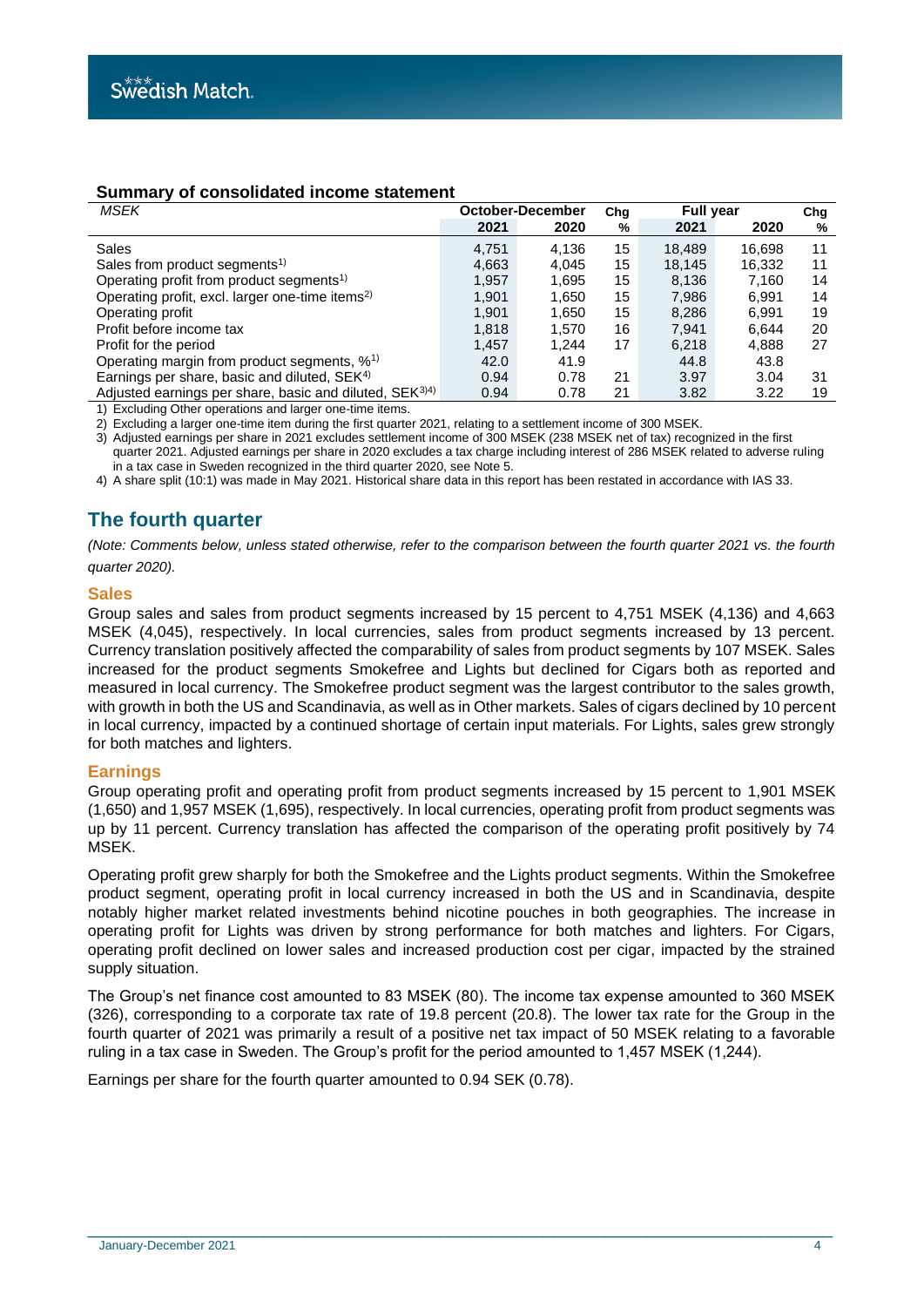## **The full year**

*(Note: Comments below, unless stated otherwise, refer to the comparison between full year 2021 vs. full year 2020).*

#### **Sales**

Group sales and sales from product segments increased by 11 percent to 18,489 MSEK (16,698) and 18,145 MSEK (16,332), respectively. In local currencies, sales from product segments increased by 17 percent, with double-digit increases for all three product segments. Currency translation negatively affected the comparability of sales from product segments by 885 MSEK. The largest contributor to the sales increase was the Smokefree product segment, with especially strong growth in the US along with higher sales in both Scandinavia and Other markets.

## **Earnings**

Group operating profit increased by 19 percent to 8,286 MSEK (6,991) and included settlement income of 300 MSEK relating to a previously ongoing arbitration. Operating profit from product segments increased by 14 percent to 8,136 MSEK (7,160). As for sales, all three product segments contributed with double-digit growth in operating profit in local currencies. Currency translation has affected the comparison of the operating profit negatively by 376 MSEK.

The Group's net finance cost amounted to 345 MSEK (347). Excluding interest costs relating to an adverse tax ruling in Sweden in the prior year, net finance costs increased by 15 MSEK, mainly reflecting lower financial returns on surplus cash and higher interest costs. The income tax expense amounted to 1,723 MSEK (1,756), corresponding to a tax rate of 21.7 percent (26.4). The higher tax rate for the Group for 2020 was primarily a result of an additional income tax expense of 270 MSEK relating to the above-mentioned tax case. In 2021, a favorable ruling in another tax case in Sweden reduced the income tax expense by 50 MSEK for the Group. When adjusted for income in associated companies the underlying tax rate excluding items of temporary nature, was 23.0 percent (23.1). The Group's profit for the period amounted to 6,218 MSEK (4,888).

Earnings per share for the full year amounted to 3.97 SEK (3.04). Adjusted earnings per share amounted to 3.82 SEK (3.22).

## *Scandinavia's leader in snus, and growing with nicotine pouches*

Swedish Match offers a wide range of smokefree products, both with and without tobacco, as well as nicotine-free offerings. Some well-known brands include *General* and *Göteborgs Rapé* for snus and chew bags and *ZYN* for nicotine pouches. In Sweden and Norway, Swedish Match is the market leader for snus and these two countries are also the largest markets for the Company's nicotine pouches in Europe. During the past few years Swedish Match have introduced its nicotine pouches, mainly under the *ZYN* brand, in other European countries.

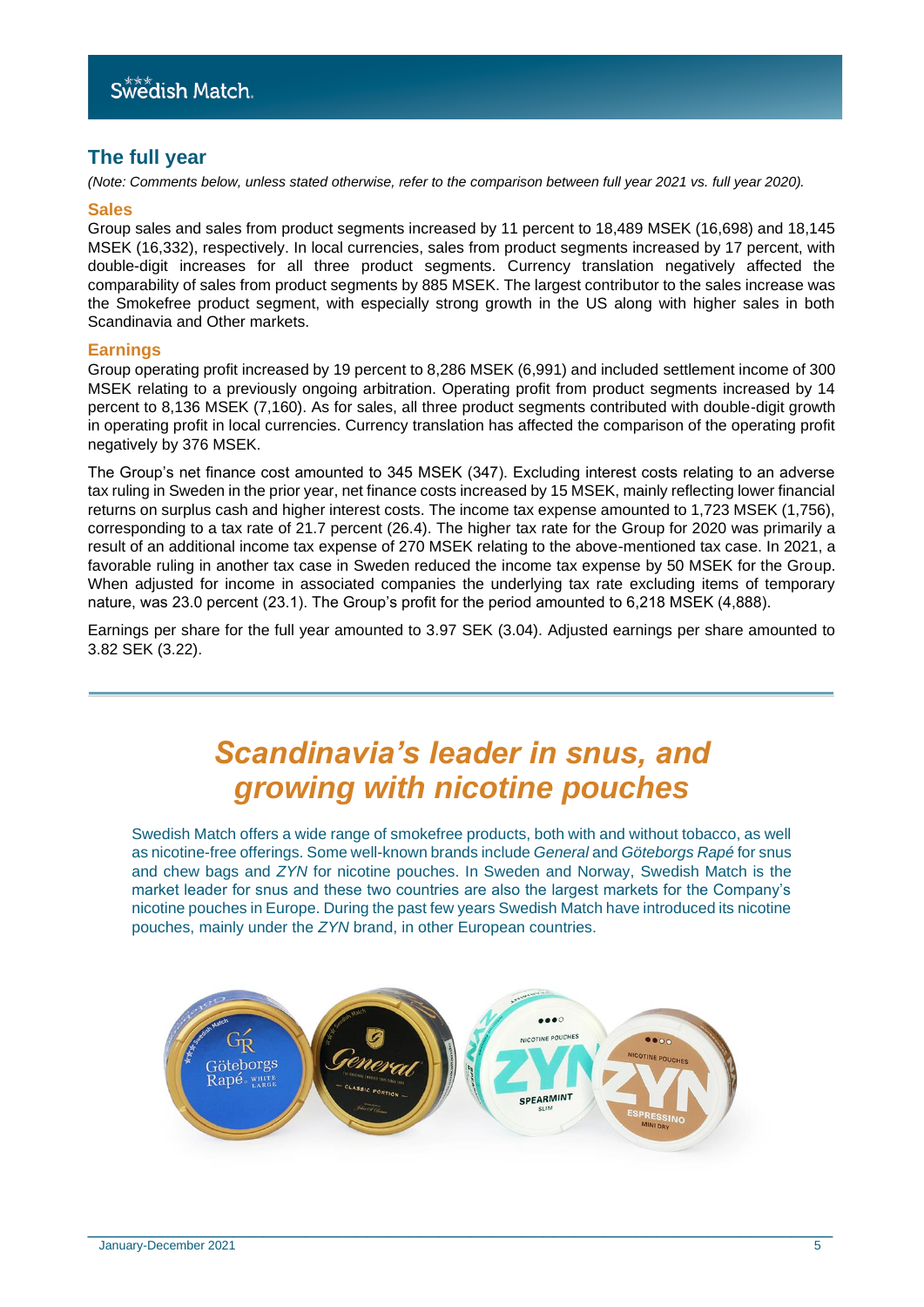## **Smokefree**

## **Fourth quarter highlights:**

- Sales and operating profit up by 22 and 29 percent respectively in local currencies.
- *ZYN* in the US drove the strong financial performance, further enhanced by robust developments in Scandinavia as well as for the US traditional smokefree portfolio.
- Higher velocities continued to drive *ZYN* US volume performance and the market share increased slightly compared to the third quarter.
- Sales and earnings up in Scandinavia on strong shipments for both snus and nicotine pouches, reflecting continued robust category growth.



| <b>INGY MALA</b>                          |        |                  |     |                  |        |     |
|-------------------------------------------|--------|------------------|-----|------------------|--------|-----|
| MSEK                                      |        | October-December | Cha | <b>Full year</b> |        | Cha |
|                                           | 2021   | 2020             | %   | 2021             | 2020   | %   |
| Sales                                     | 3,242  | 2,606            | 24  | 12.120           | 10.651 | 14  |
| Operating profit                          | 1.547  | 1.168            | 32  | 5,998            | 5.142  | 17  |
| Operating margin, %                       | 47.7   | 44.8             |     | 49.5             | 48.3   |     |
| <b>EBITDA</b>                             | 1,668  | 1,269            | 31  | 6,423            | 5,539  | 16  |
| EBITDA margin, %                          | 51.4   | 48.7             |     | 53.0             | 52.0   |     |
| Depreciation, amortization and impairment | $-121$ | $-101$           |     | $-425$           | -397   |     |
| Capital expenditures                      | 253    | 338              | -25 | 1,000            | 1,003  | 0   |

## **The fourth quarter**

**Key data**

*(Note: Comments below, unless stated otherwise, refer to the comparison between the fourth quarter 2021 vs. the fourth quarter 2020).*

In local currencies, sales for the Smokefree product segment increased by 22 percent. Currency translation affected the sales comparison positively by 61 MSEK. Operating profit in local currencies increased by 29 percent, driven by increases in the US and Scandinavia. Currency translation positively affected comparability of the operating profit by 42 MSEK.

#### **The US**

#### **Key data, the US**

|                                            |       | <b>October-December</b> | Chg | <b>Full year</b> |       | Chg |
|--------------------------------------------|-------|-------------------------|-----|------------------|-------|-----|
|                                            | 2021  | 2020                    | %   | 2021             | 2020  | %   |
| <b>Financials, MSEK</b>                    |       |                         |     |                  |       |     |
| Sales                                      | 1,854 | 1,361                   | 36  | 6,754            | 5,818 | 16  |
| Operating profit                           | 919   | 616                     | 49  | 3,352            | 2.802 | 20  |
| Operating margin, %                        | 49.6  | 45.3                    |     | 49.6             | 48.2  |     |
| <b>Financials, MUSD</b>                    |       |                         |     |                  |       |     |
| Sales                                      | 210   | 158                     | 33  | 787              | 632   | 24  |
| Operating profit                           | 104   | 72                      | 45  | 391              | 304   | 28  |
| Operating margin, %                        | 49.6  | 45.5                    |     | 49.6             | 48.2  |     |
| <b>Shipment volumes</b>                    |       |                         |     |                  |       |     |
| Moist snuff, million cans                  | 30.3  | 29.7                    | 2   | 129.6            | 133.3 | -3  |
| Nicotine pouches, million cans             | 48.2  | 30.9                    | 56  | 173.9            | 114.1 | 52  |
| Chewing tobacco, thousands of pounds       |       |                         |     |                  |       |     |
| (excluding contract manufacturing volumes) | 1,187 | 1.236                   | -4  | 5.244            | 5.687 | -8  |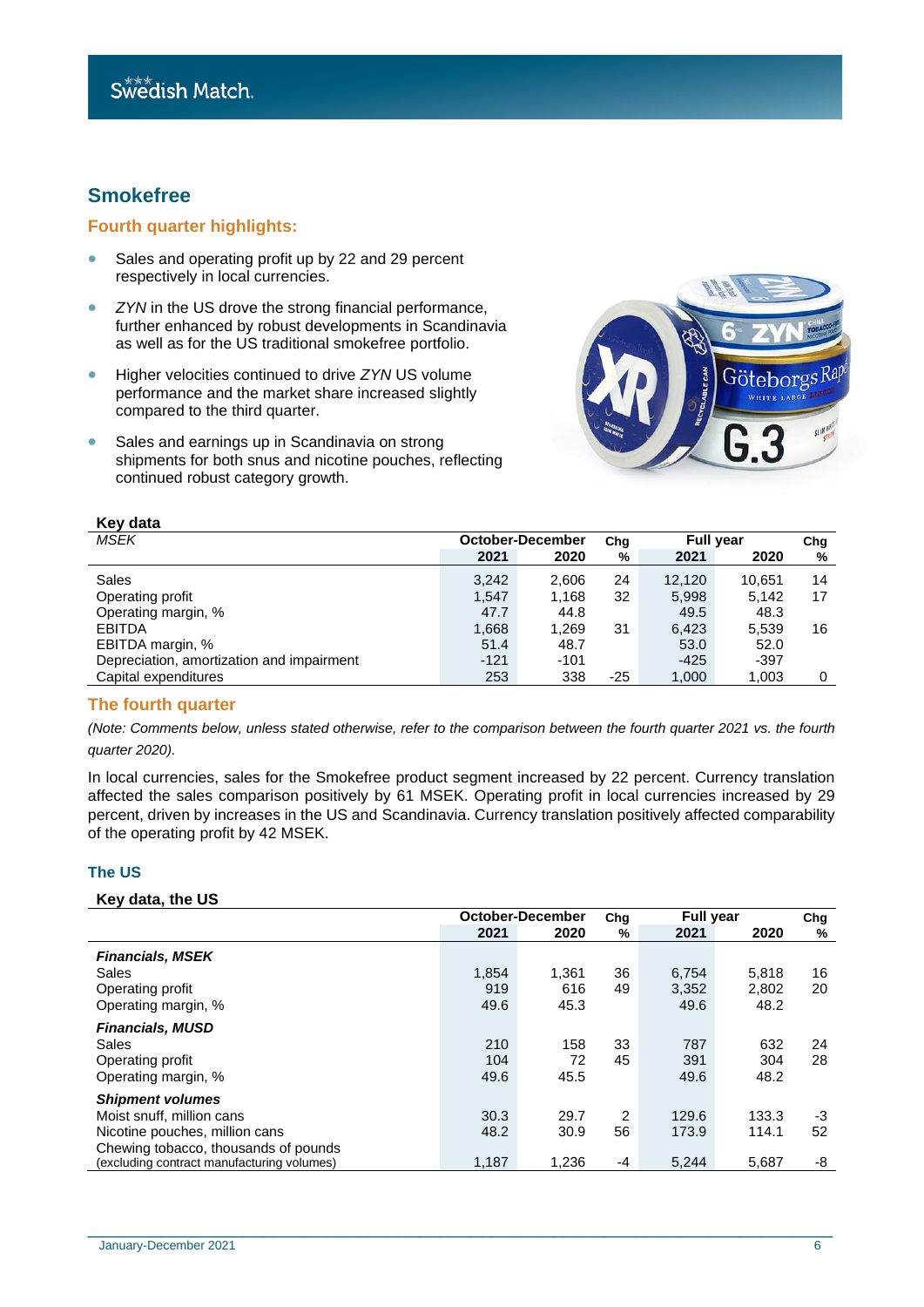#### **Market shares, the US1)**

| Percent                                    |      | October-December | Cha    | <b>Full year</b> |      | Cha     |
|--------------------------------------------|------|------------------|--------|------------------|------|---------|
|                                            | 2021 | 2020             | ppts   | 2021             | 2020 | ppts    |
| Nicotine pouches                           | 64.4 | 74.0             | $-9.5$ | 64.2             | 74.8 | $-10.6$ |
| Moist snuff<br>Chewing tobacco             | 9.0  | 8.7              | 0.3    | 9.0              | 8.7  | 0.2     |
| (excluding contract manufacturing volumes) | 39.9 | 40.5             | $-0.6$ | 40.5             | 40.9 | $-0.4$  |

1) Based on MSA distributor shipments: 13 weeks and YTD to December 26, 2021 and December 27, 2020, respectively. Figures for 2020 have been restated to reflect changes in MSA store measurements.

The strong double-digit sales and earnings developments were driven by continued momentum for nicotine pouches along with a robust development for the portfolio of traditional smokefree products, including snus.

Shipment volumes for *ZYN* increased by more than 50 percent, driven by higher velocities and to a lesser extent an expansion of the store base. Shipment volumes also increased on a sequential basis relative to the third quarter, despite fewer shipping days. Sales for *ZYN* in local currency grew by more than 50 percent and operating profit also grew strongly despite significantly higher marketing related expenses. Based on distributor shipments to retail, *ZYN* has demonstrated market share resilience during the year and, sequentially, compared to the third quarter, the market share increased slightly.

Shipment volumes for moist snuff increased slightly, with volume growth for pouches and tubs more than compensating for lower volumes of loose products. Sales and operating profit grew more than volumes, driven by improved pricing.

For chewing tobacco, sales and operating profit were virtually flat, with improved pricing offsetting volume declines.

#### **Scandinavia**

Scandinavia refers to Sweden, Norway, and Denmark.

#### **Key data, Scandinavia**

|                                          | October-December |       | Chg | <b>Full year</b> |       | Chg   |
|------------------------------------------|------------------|-------|-----|------------------|-------|-------|
|                                          | 2021             | 2020  | %   | 2021             | 2020  | %     |
| <b>Financials</b>                        |                  |       |     |                  |       |       |
| Sales, MSEK                              | 1,346            | 1.217 | 11  | 5,203            | 4.675 | 11    |
| Operating profit, MSEK                   | 684              | 615   | 11  | 2,813            | 2.465 | 14    |
| Operating margin, %                      | 50.8             | 50.5  |     | 54.1             | 52.7  |       |
| <b>Shipment volumes</b>                  |                  |       |     |                  |       |       |
| Snus, million cans                       | 65.6             | 62.8  | 4   | 253.3            | 243.6 | 4     |
| Nicotine pouches, million cans           | 5.9              | 3.5   | 70  | 20.3             | 13.1  | 55    |
| Chew bags and tobacco bits, million cans | 0.9              | 1.3   | -30 | 3.5              | 4.4   | $-21$ |

#### **Market shares, Scandinavia1)**

| Percent                        | October-December |      | Cha    | <b>Full vear</b> |      | Chg    |
|--------------------------------|------------------|------|--------|------------------|------|--------|
|                                | 2021             | 2020 | ppts   | 2021             | 2020 | ppts   |
| Snus <sup>2</sup>              | 58.9             | 60.0 | -1.1   | 59.4             | 60.0 | $-0.5$ |
| Nicotine pouches <sup>3)</sup> | 14.8             | 16.2 | $-1.4$ | 15.2             | 16.0 | -0.8   |
| Total <sup>4)</sup>            | 48.7             | 52.7 | $-4.0$ | 50.2             | 53.5 | $-3.3$ |

1) Based on Nielsen data (excluding tobacconists and e-commerce): 13 weeks and YTD to December 26, 2021 and December 27, 2020, respectively. All figures have been restated to reflect changes in Nielsen store measurements.

\_\_\_\_\_\_\_\_\_\_\_\_\_\_\_\_\_\_\_\_\_\_\_\_\_\_\_\_\_\_\_\_\_\_\_\_\_\_\_\_\_\_\_\_\_\_\_\_\_\_\_\_\_\_\_\_\_\_\_\_\_\_\_\_\_\_\_\_\_\_\_\_

2) Includes snus in Sweden and Norway. Snus is not allowed to be sold in Denmark.

3) Nicotine pouches in Norway contain a small amount of tobacco for regulatory reasons.

4) Includes snus in Sweden and Norway, chew bags in Denmark, and nicotine pouches in all three countries.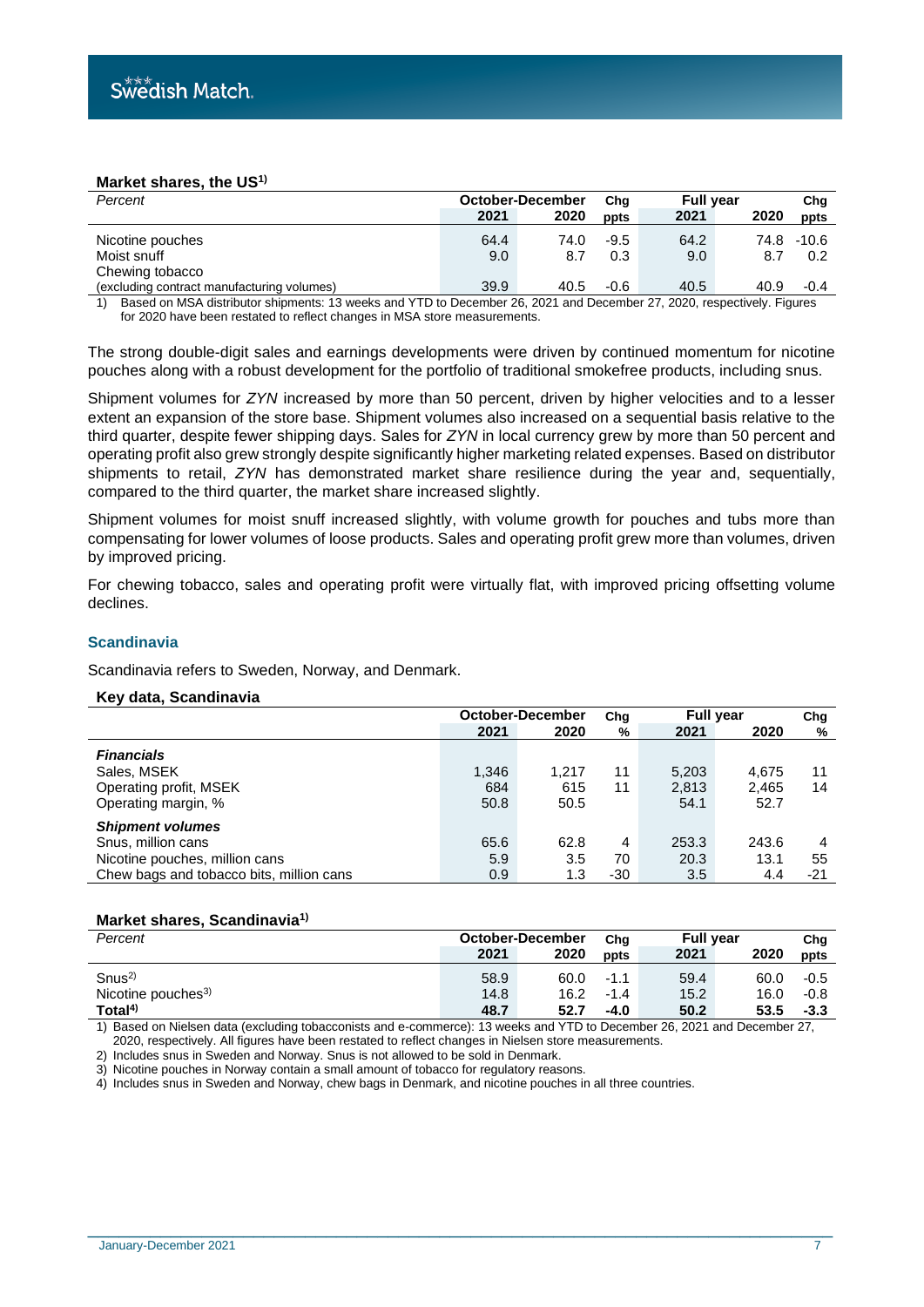In local currencies, sales and operating profit for Smokefree in Scandinavia grew by 8 and 7 percent, respectively. The increase in local currency sales was driven by higher volumes along with a slight increase in average price per can.

The smokefree category in Scandinavia continued to exhibit strong growth in the fourth quarter. Swedish Match's shipments increased by 7 percent. Underlying consumption of Swedish Match products is estimated to have increased by somewhat less than reported shipments, as the increase in shipment volumes was impacted by unusually low deliveries to Norwegian customers in December 2020 in anticipation of the sharp excise tax decrease effective from January 1, 2021. Despite this, deliveries to the domestic trade in Norway only grew marginally in the quarter, due to higher activity at the Swedish border trade resulting from eased travel restrictions during parts of this year's fourth quarter. Strong volume growth for nicotine pouches was the main contributor to underlying growth, and consumption of Swedish Match's snus products is also estimated to have increased.

Despite a continued high activity level to support growth of nicotine pouches, operating profit in local currencies grew almost in line with sales in percentage terms.

According to Nielsen, Swedish Match's market share of the Scandinavian smokefree category declined by less than 1 percentage point on a sequential basis relative to the third quarter of 2021. While a modest share decline was recorded for snus, the share within nicotine pouches remained stable.

## **Other markets**

#### **Key data, Other markets**

|                                              | October-December |          | Cha | <b>Full year</b> |         | Cha |
|----------------------------------------------|------------------|----------|-----|------------------|---------|-----|
|                                              | 2021             | 2020     | %   | 2021             | 2020    | %   |
| Sales, MSEK                                  | 43               | 28       | 55  | 163              | 158     |     |
| Operating profit, MSEK                       | -56              | -62      | 11  | $-167$           | $-125$  | -34 |
| Operating margin, %                          | $-129.3$         | $-225.5$ |     | $-102.2$         | $-79.1$ |     |
| Shipment volumes, million cans <sup>1)</sup> | 2.0              | 1.4      | 42  | 8.0              | 7.9     |     |

1) Total shipment volumes for snus, nicotine pouches, chew bags, and tobacco bits.

For Smokefree in Other markets, sales increased from higher volumes of both nicotine pouches and chewing tobacco. Operating loss decreased despite continued investments in support of growth for nicotine pouches.

## **The full year**

*(Note: Comments below, unless stated otherwise, refer to the comparison between full year 2021 vs. full year 2020).*

In local currencies, sales and operating profit for the Smokefree product segment grew by 18 percent and 21 percent, respectively, mainly driven by the strong development for *ZYN* in the US.

Scandinavia also delivered a solid financial development, with revenue growth of 11 percent in local currencies, benefitting from strong underlying category growth, timing effects on shipments, as well as favorable price/mix that resulted from price changes, product mix effects and channel shifts.

Other markets also contributed to the sales growth, with growth for nicotine pouches and snus more than offsetting lower sales of chewing tobacco, principally relating to halted shipments to the German market following adverse regulatory changes in 2020.

In local currencies, operating profit for the Smokefree product segment increased by 21 percent. Earnings grew strongly in both the US and in Scandinavia but declined in Other markets, principally due to increased market investments to support future growth.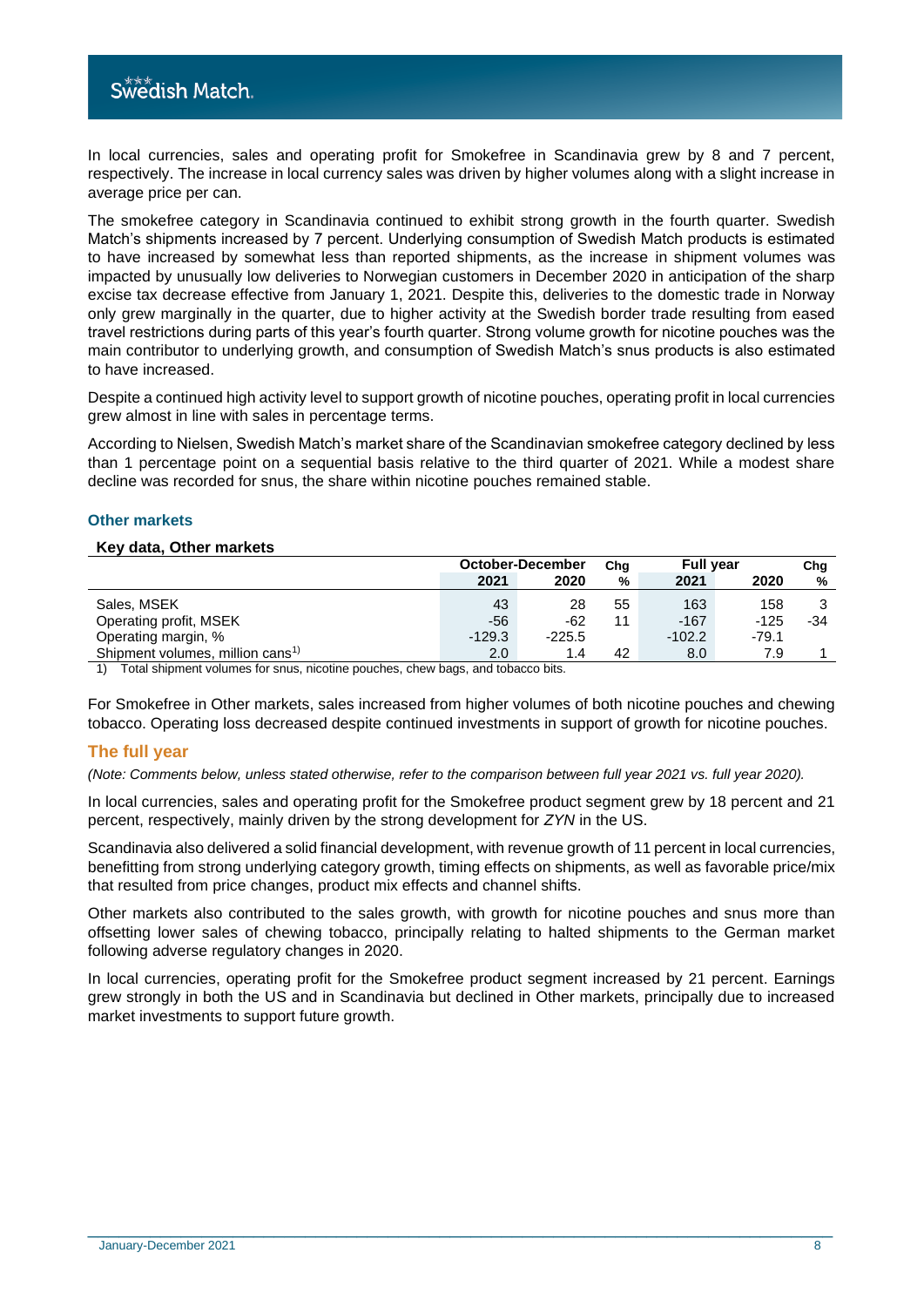## **Cigars**

## **Fourth quarter highlights:**

- Sales declined by 10 percent in local currency with improved average pricing only partially offsetting shipment volume declines.
- Swedish Match shipments continued to grow for natural leaf cigars but declined for HTL varieties.
- Lower sales along with higher unit production cost drove decline in operating profit in the quarter.
- Swedish Match estimates continued strong underlying demand for cigars, with industry shipments being adversely impacted by temporary supply related factors.



| MSEK                                      | <b>October-December</b> |       | Cha   | <b>Full year</b> |       | ${\sf Chg}$ |  |
|-------------------------------------------|-------------------------|-------|-------|------------------|-------|-------------|--|
|                                           | 2021                    | 2020  | %     | 2021             | 2020  | ℀           |  |
| <b>Sales</b>                              | 1,063                   | 1.152 | -8    | 4,688            | 4,533 | 3           |  |
| Operating profit                          | 343                     | 481   | $-29$ | 1,841            | 1,796 | 3           |  |
| Operating margin, %                       | 32.3                    | 41.7  |       | 39.3             | 39.6  |             |  |
| <b>EBITDA</b>                             | 365                     | 503   | -27   | 1.927            | 1,883 | 2           |  |
| EBITDA margin, %                          | 34.3                    | 43.6  |       | 41.1             | 41.5  |             |  |
| Depreciation, amortization and impairment | $-22$                   | $-22$ |       | -86              | -87   |             |  |
| Capital expenditures                      | 37                      | 26    | 43    | 94               | 74    | 27          |  |

#### **Key data**

**Key data**

| <b>MUSD</b>                               | October-December |      | Cha   | <b>Full year</b> |      | Chg |
|-------------------------------------------|------------------|------|-------|------------------|------|-----|
|                                           | 2021             | 2020 | %     | 2021             | 2020 | %   |
| Sales                                     | 119              | 133  | $-10$ | 546              | 493  | 11  |
| Operating profit                          | 38               | 55   | -31   | 215              | 195  | 10  |
| Operating margin, %                       | 31.9             | 41.6 |       | 39.3             | 39.6 |     |
| <b>EBITDA</b>                             | 41               | 58   | -30   | 225              | 205  | 10  |
| EBITDA margin, %                          | 34.0             | 43.5 |       | 41.1             | 41.5 |     |
| Depreciation, amortization and impairment | $-2$             | -3   |       | $-10$            | -9   |     |
| Capital expenditures                      | 4                | 3    | 45    | 11               | 8    | 36  |

## **The fourth quarter**

*(Note: Comments below, unless stated otherwise, refer to the comparison between the fourth quarter 2021 vs. the fourth quarter 2020).*

The Cigars product segment derives its sales and profit almost exclusively from the US operations.

In local currency, sales declined by 10 percent. Increased average selling price per cigar did not compensate for the decline in shipment volumes. While shipment volumes grew for natural leaf varieties, deliveries of HTL cigars declined sharply versus elevated prior year levels and were impacted by production planning prioritization of the more attractive natural leaf segment in view of constraints brought on by shortages of certain raw materials. While we continue to work diligently to mitigate production related challenges, restrictions on certain input materials are likely to remain for some time.

Operating profit declined notably, principally as a consequence of the lower sales and further impacted by higher unit cost of production. The average production cost per cigar was adversely affected by volume absorption effects, production mix, increased prices on raw materials and temporary labor inefficiencies.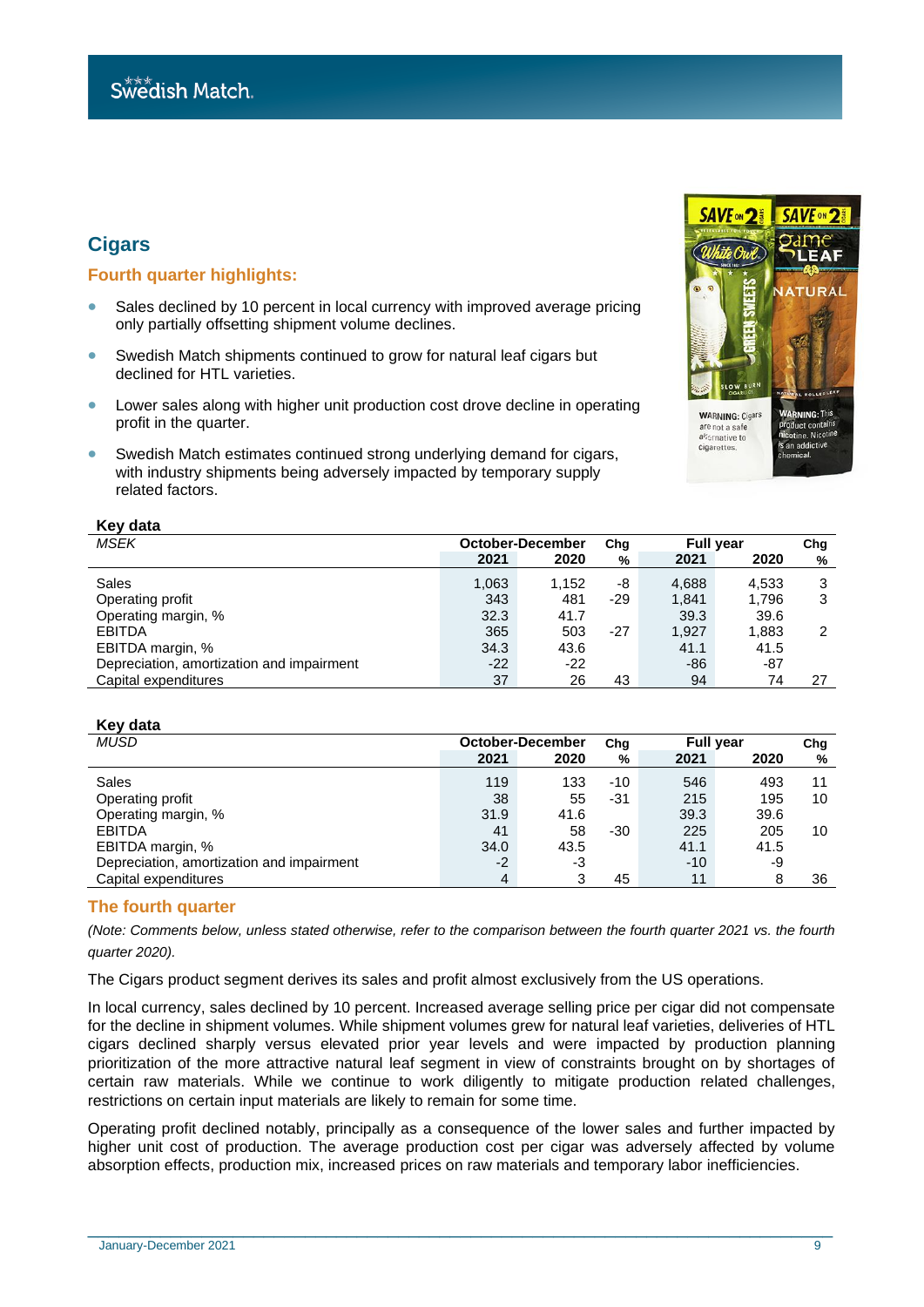## Swedish Match.

Based on MSA measures of distributor shipments to retail, total mass market cigar category volumes (excluding little cigars) declined by 5 percent in the quarter, with continued good growth for natural leaf cigars not fully offsetting declines for HTL varieties. Production and general transportation system challenges likely contributed to the lower category shipments which were not necessarily reflective of the development of underlying consumer demand. Swedish Match's market share of the cigar category (excluding little cigars) declined slightly on a sequential basis relative to the third quarter.

#### **Shipment volumes, the US**

| Million sticks                        | October-December |      | Cha   | <b>Full vear</b> |                | Chg |
|---------------------------------------|------------------|------|-------|------------------|----------------|-----|
|                                       | 2021             | 2020 | %     | 2021             | 2020           | %   |
| Homogenized tobacco leaf (HTL) cigars | 133              | 221  | -40   | 732              | 838            | -13 |
| Natural leaf cigars                   | 298              | 277  | 8     | 1.258            | $^{\circ}.065$ | 18  |
| <b>Cigars total</b>                   | 432              | 499  | $-13$ | 1.991            | 1.903          |     |

#### **Market shares, the US1)**

| Percent                               | October-December |      | Cha    | <b>Full year</b> |      | Cha    |
|---------------------------------------|------------------|------|--------|------------------|------|--------|
|                                       | 2021             | 2020 | ppts   | 2021             | 2020 | ppts   |
| Homogenized tobacco leaf (HTL) cigars | 11.8             | 15.5 | $-3.7$ | 13.6             | 14.8 | $-1.2$ |
| Natural leaf cigars                   | 35.8             | 36.0 | $-0.2$ | 34.9             | 36.7 | $-1.8$ |
| <b>Cigars total</b>                   | 21.5             | 22.6 | $-1.1$ | 22.0             | 22.4 | -0.4   |

1) Based on MSA distributor shipments: Mass market cigars (excluding little cigars) 13 weeks and YTD to December 26, 2021 and December 27, 2020 respectively. Figures for 2020 have been restated to reflect changes in MSA store measurements.

## **The full year**

*(Note: Comments below, unless stated otherwise, refer to the comparison between full year 2021 vs. full year 2020).*

Sales grew by 11 percent in local currency with balanced contributions of higher volumes and improved pricing. While progress was achieved in addressing capacity limitations for natural leaf varieties, the above-mentioned restrictions of certain input materials adversely affected shipments of HTL volumes. Despite a higher production cost per cigar, operating profit grew in line with sales in percentage terms.

Based on MSA measures of distributor shipments to retail, total mass market cigar category volumes (excluding little cigars) increased by 3 percent for the full year, with strong growth in the natural leaf segment more than offsetting declines in the HTL segment.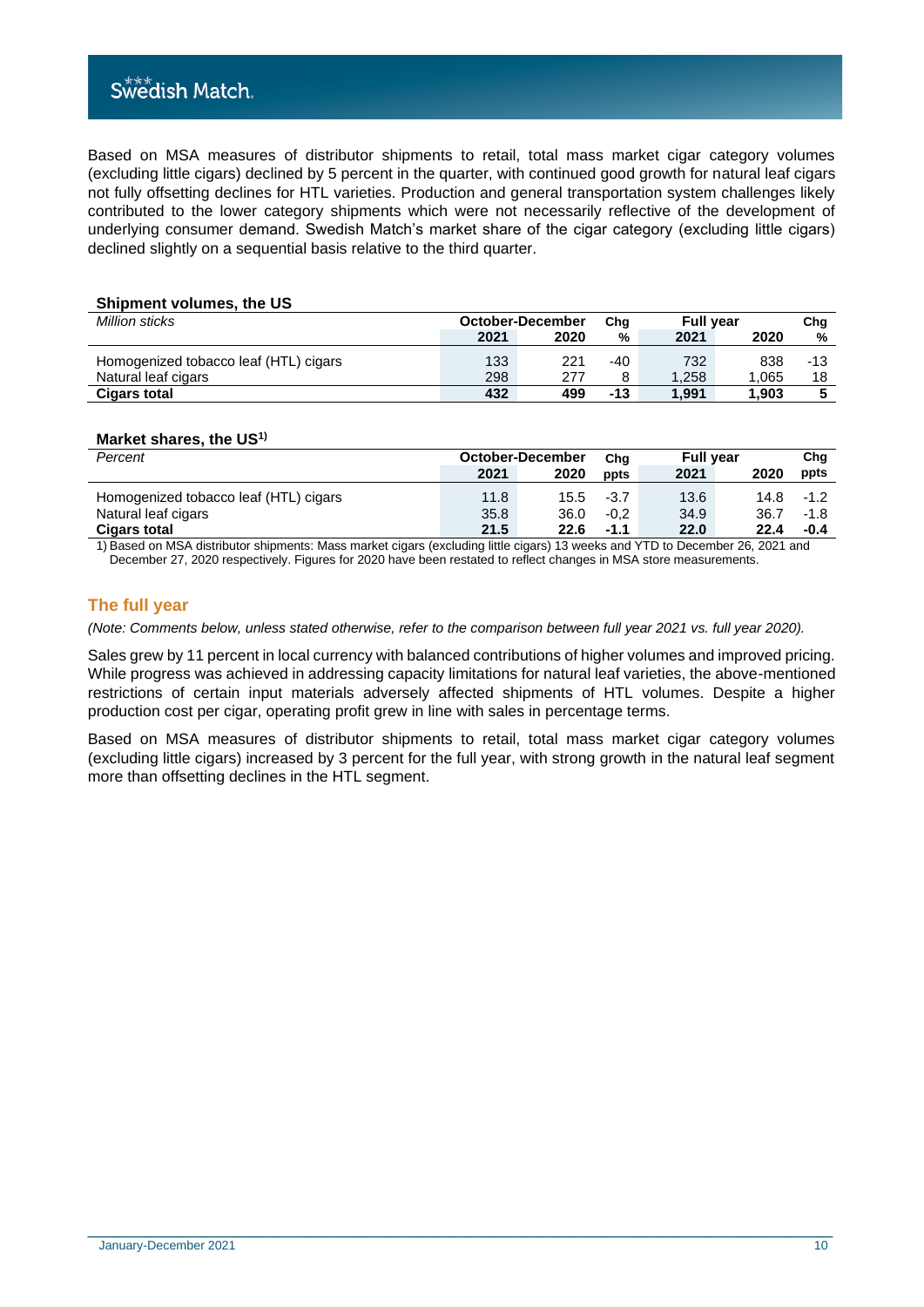## **Lights**

## **Fourth quarter highlights:**

- Strong sales growth on the back of higher volumes, active price management, positive portfolio mix as well as acquisition effects.
- Robust top-line development drove sharp increase in operating profit despite higher raw material costs.

| Key data                                  |       |                  |     |                  |       |     |
|-------------------------------------------|-------|------------------|-----|------------------|-------|-----|
| <b>MSEK</b>                               |       | October-December | Chg | <b>Full year</b> |       | Chg |
|                                           | 2021  | 2020             | %   | 2021             | 2020  | %   |
| Sales                                     | 357   | 288              | 24  | 1,338            | 1.149 | 16  |
| Operating profit                          | 67    | 46               | 45  | 297              | 222   | 34  |
| Operating margin, %                       | 18.7  | 16.0             |     | 22.2             | 19.3  |     |
| <b>EBITDA</b>                             | 78    | 54               | 44  | 339              | 261   | 30  |
| EBITDA margin, %                          | 21.8  | 18.8             |     | 25.4             | 22.7  |     |
| Depreciation, amortization and impairment | $-11$ | -8               |     | $-43$            | -39   |     |
| Capital expenditures                      | 16    | 9                | 81  | 51               | 29    | 75  |

## **The fourth quarter**

*(Note: Comments below, unless stated otherwise, refer to the comparison between the fourth quarter 2021 vs. the fourth quarter 2020).*

Excluding currency translation effects, sales increased by 25 percent with balanced contribution from matches and lighters on improved volumes and positive price/mix effects for both categories. Sales for matches benefitted from organic growth as well as the inclusion of the Dutch fire products company Fire-Up, which was acquired during the first quarter of 2021.

Despite significantly higher raw material costs across the lights businesses, the strong sales development resulted in an operating profit increase of 35 percent in local currencies. Operating profit in local currencies increased for both matches and lighters. The acquisition of Fire-Up did not meaningfully impact the operating profit development.

## **Shipment volumes, worldwide**

|                         | October-December |      | Cha | <b>Full vear</b> |       | Cha |
|-------------------------|------------------|------|-----|------------------|-------|-----|
|                         | 2021             | 2020 | %   | 2021             | 2020  | %   |
| Matches, billion sticks | 15.0             | 14.4 |     | 58.5             | 57.3  | -   |
| Lighters, million units | 82.9             | 80.4 |     | 325.2            | 293.4 |     |

## **The full year**

*(Note: Comments below, unless stated otherwise, refer to the comparison between full year 2021 vs. full year 2020).*

Excluding currency translation effects, as well as the impact from the Fire-Up acquisition, sales in local currencies increased by 16 percent with solid performance for both lighters and matches.

Operating profit in the period benefitted from income relating to land sales and the resolution of indirect tax disputes amounting to about 70 MSEK in total, while the prior year period included income of a similar nature of 31 MSEK. Excluding these items and the negative effects from currency translation, operating profit increased by more than 30 percent on the back of a strong performance for lighters.

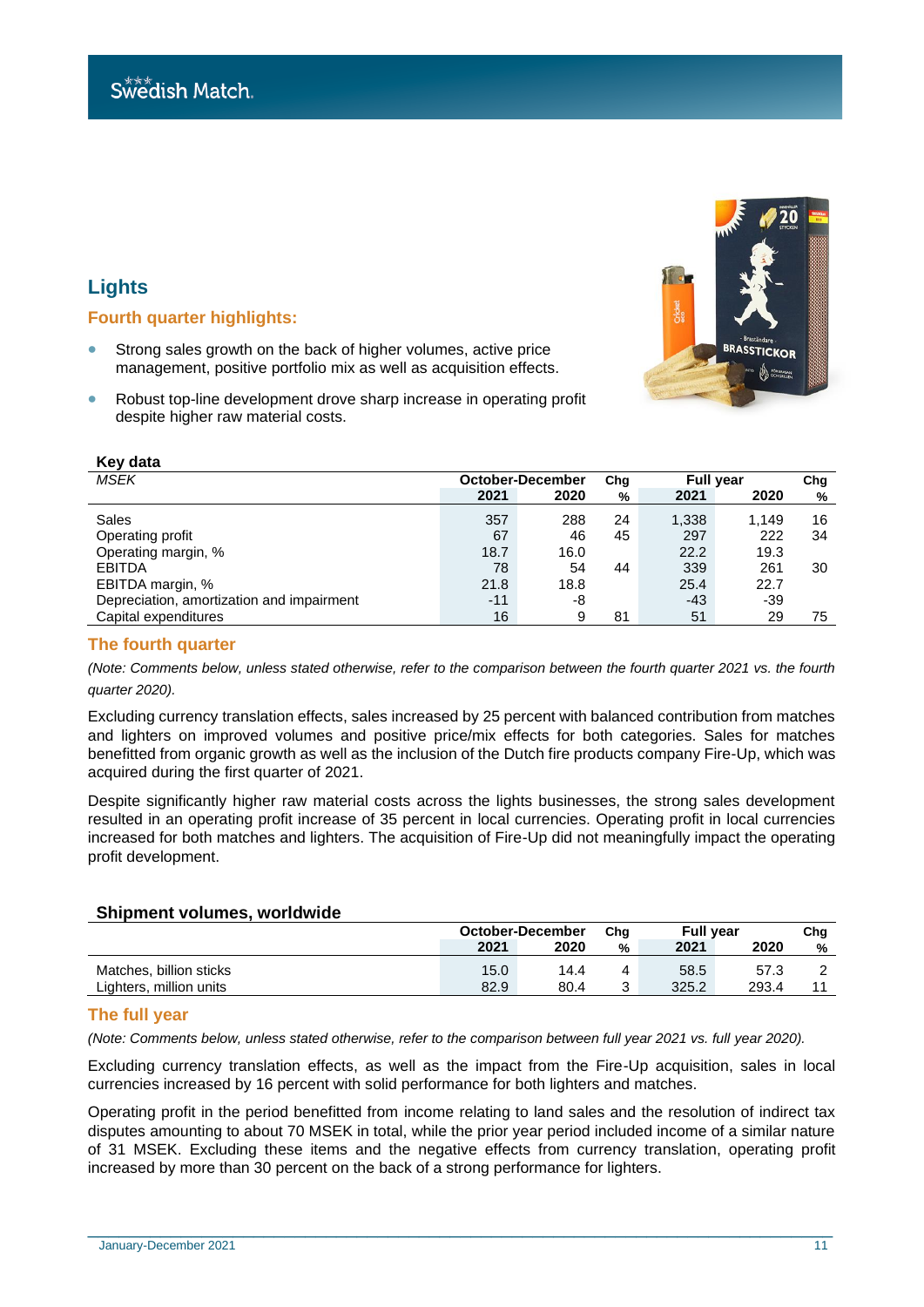## **Cash flow and financing**

Cash flow from operating activities for the full year 2021 amounted to 6,336 MSEK (5,607). The improved cash flow was driven by the stronger EBITDA development, the above-mentioned settlement income of 300 MSEK and lower tax payments, partly offset by negative changes in cash flow from working capital, mainly due to timing effects.

Investments in property, plant and equipment increased to 1,172 MSEK (1,126) principally benefitting the Smokefree product segment. Cash flow used in investing activities reflects the acquisition of Fire-Up, a small European manufacturer of sustainable firelighters and related products (see *Note 4*).

The Group's net finance cost amounted to 345 MSEK (347). Excluding interest costs of 16 MSEK relating to the adverse tax ruling in Sweden in the prior year period, net finance cost increased by 15 MSEK reflecting lower financial returns on surplus cash and higher interest costs.

During 2021, new bond loans of 1,813 MSEK were issued, repayments of maturing bond loans amounted to 1,553 MSEK, and early repayment of short-term bond loans amounted to 716 MSEK. As of December 31, 2021, Swedish Match had 14,851 MSEK of interest-bearing debt excluding retirement benefit obligations but including lease liabilities of 403 MSEK. The Group's interest-bearing debt at December 31, 2020 amounted to 15,523 MSEK. For further detail on the maturity profile of the debt portfolio, please see the Company's website. Net retirement benefit obligations decreased to 1,305 MSEK (1,411) as of December 31, 2021 due to positive remeasurements effects from higher discount rates and higher return on plan assets.

As of December 31, 2021, Swedish Match had 1,500 MSEK in unutilized committed credit lines. Cash and cash equivalents amounted to 2,121 MSEK (3,411) at the end of the period.

The net debt as of December 31, 2021 amounted to 14,035 MSEK compared to 13,523 MSEK at December 31, 2020.

## **Shareholder distributions and the share**

In 2021, Swedish Match paid dividends of 2,369 MSEK to its shareholders. During the year, Swedish Match repurchased 52.8 million shares for 3,802 MSEK at an average price of 71.96 SEK, following authorization from the Annual General Meetings held in 2020 and 2021. Total shares bought back by Swedish Match since the buyback program started have been repurchased at an average price of 15.95 SEK. As per December 31, 2021, Swedish Match held 48.8 million shares, corresponding to 3.09 percent of the total number of shares. The number of shares outstanding, net, as per December 31, 2021, amounted to 1.531 billion. In January 2022, a further 2.1 million shares have been repurchased for 160 MSEK at an average price of 74.85 SEK.

In May 2021, the number of shares and votes in Swedish Match AB (publ) increased as a result of the share split (ratio 10:1) that was resolved by Swedish Match AB's Annual General Meeting on April 13, 2021, through which each existing share was divided into ten shares. The record date for the share split was May 10, 2021. Following the share split, the total number of shares in the Company amounts to 1,580,000,000 shares (previously 158,000,000 shares).

The Board of Directors will propose to the Annual General Meeting in April 2022 a renewed mandate to repurchase shares up to a total holding in treasury not exceeding 10 percent of the number of registered shares in the Company until the Annual General Meeting in 2023.

## **Proposed dividend per share**

The Board of Directors proposes to the Annual General Meeting an increased dividend, amounting to 1.86 SEK per share (1.50), proposed to be paid in two installments of 0.93 SEK per share in May 2022 and 0.93 SEK per share in November 2022. The proposed dividend is in line with Swedish Match's ambition to continually grow dividend per share with a payout ratio normally within 40-60 percent of earnings per share, subject to adjustment for larger one-time items. The proposed dividend represents an increase of 24 percent from the prior year's dividend, and equals a payout ratio of 49 percent (47) of the adjusted earnings per share for the year. The proposed dividend amounts to 2,848 MSEK based on the 1.531 billion shares outstanding at the end of the year.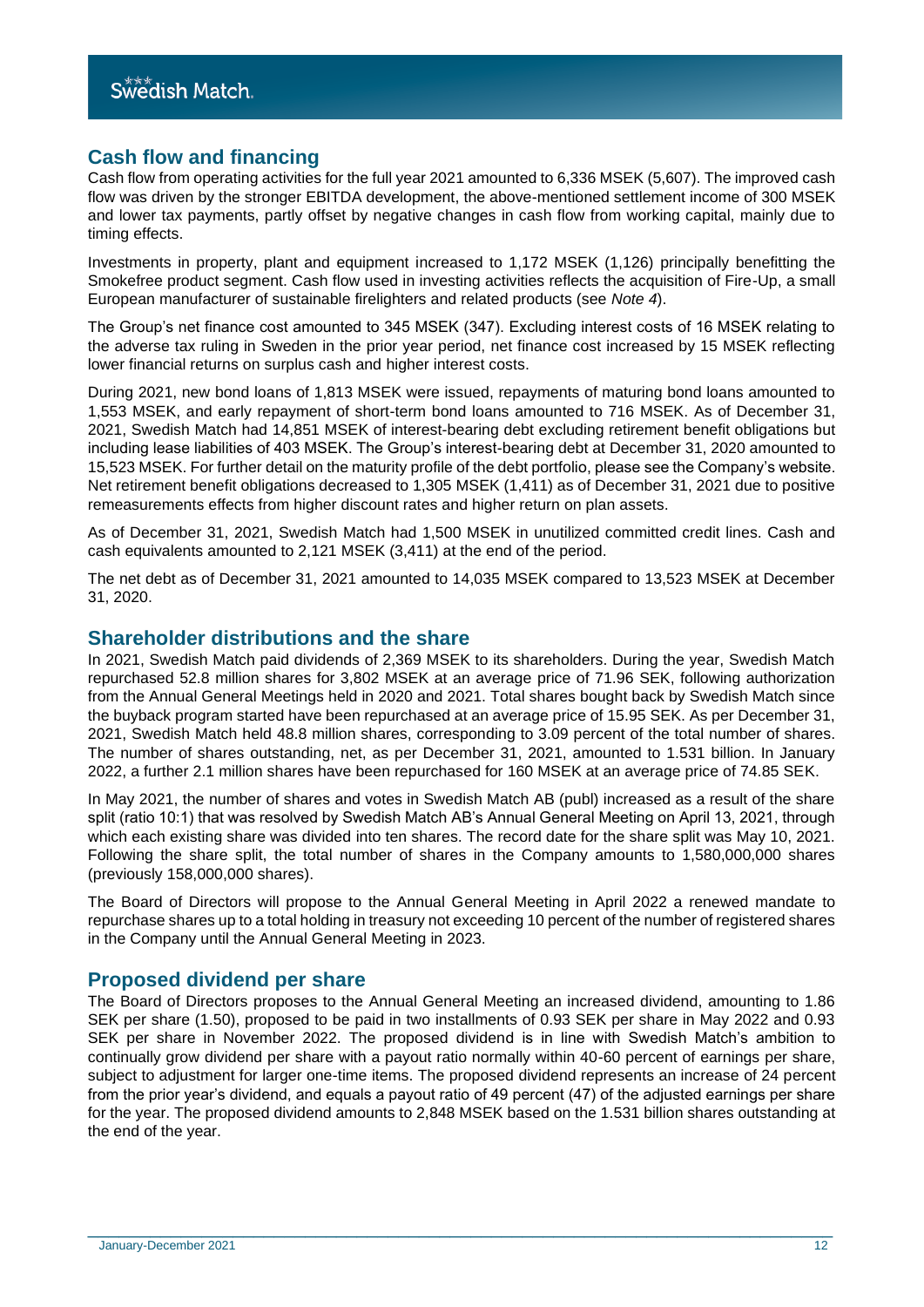## **Effects from COVID-19**

While longer-term effects from the pandemic are uncertain, the negative commercial, operational and financial consequences to Swedish Match have thus far been limited. Just as in the previous year, the Scandinavian smokefree business has likely benefitted financially from favorable channel mix effects that have been brought on by COVID-19 restrictions related to travel. For Cigars, since the on-set of the pandemic, consumer demand is likely to have been elevated as a consequence of changed consumption patterns. However, while it is challenging to identify and quantify any such potential effects, Swedish Match has faced production constraints in its cigar operations, partly as a consequence of the COVID-19 situation, which has led to an inability to fully meet demand. Swedish Match, like many other companies, has experienced higher costs and some difficulties in sourcing certain input materials. These challenges in relation to input materials may have been caused, at least to some extent, by direct or indirect consequences of the pandemic.

No material governmental subsidies or concessions related to COVID-19 have been sought or received by Swedish Match.

Swedish Match is closely monitoring the current situation including governmental guidelines and advice from public health authorities in every country where we operate. We continue to proactively take the steps that we believe are appropriate to mitigate potential impacts to our employees, our customers and our business, as well as to society.

## **Planned separation of the US cigar business**

On September 14, 2021, Swedish Match announced its intention to separate its cigar business via a spin-off to shareholders and a subsequent listing on a US national securities exchange. As previously announced, Swedish Match expects to conclude the intended separation, subject to various considerations including necessary approvals, by no earlier than the second half of 2022.

The planned separation follows a structured process with both in-house resources and a full suite of financial, legal, and tax advisors, including Goldman Sachs, Latham & Watkins LLP, Mannheimer Swartling and KPMG. Multiple workstreams are proceeding concurrently to prepare for listing requirements and operational readiness of the cigar business. The operational separation efforts are centered around establishing independent sales and administrative capabilities of the new stand-alone entity, which it currently shares with Swedish Match's remaining US business. The supply chain organization of the cigar business already largely operates independently from the rest of Swedish Match's US business. The parent company of the cigar business is expected to be domiciled outside of the US and to qualify as a foreign private issuer for US listing rules.

Recruitment of key personnel is ongoing and will involve both existing Swedish Match resources and external talents. A highly qualified candidate with deep industry experience and expertise has been identified as Chairman of the board and is committed to assuming this role. In January 2022, an interim CFO with extensive financial leadership experience from a range of US-based listed companies has been retained to assist with the separation.

Swedish Match expects to incur usual and customary one-time costs associated with the separation that are expected to reduce operating profit for the Group until the intended separation is complete. Such costs will be reported as part of Other operations and amounted to 16 MSEK during the fourth quarter.

## **Full year 2022 outlook**

With its vision of *A world without cigarettes*, Swedish Match's core business is to provide consumers with enjoyable alternatives that are both satisfying and dramatically safer than smoking. Swedish Match expects significant growth in consumer demand for safer alternatives to cigarettes. Swedish Match further expects that nicotine pouches as a category will continue to evolve as the number one choice among even more consumers seeking satisfactory experiences in the reduced risk product landscape. With the highly attractive prospects of the nicotine pouch category, Swedish Match anticipates that competitive activity will remain intense.

In the US, in Scandinavia, as well as in Other markets, Swedish Match plans to further increase investments during 2022 to capitalize on the growth opportunities, especially for nicotine pouches. Within Other markets, Swedish Match notes significant opportunities in existing as well as in certain new markets.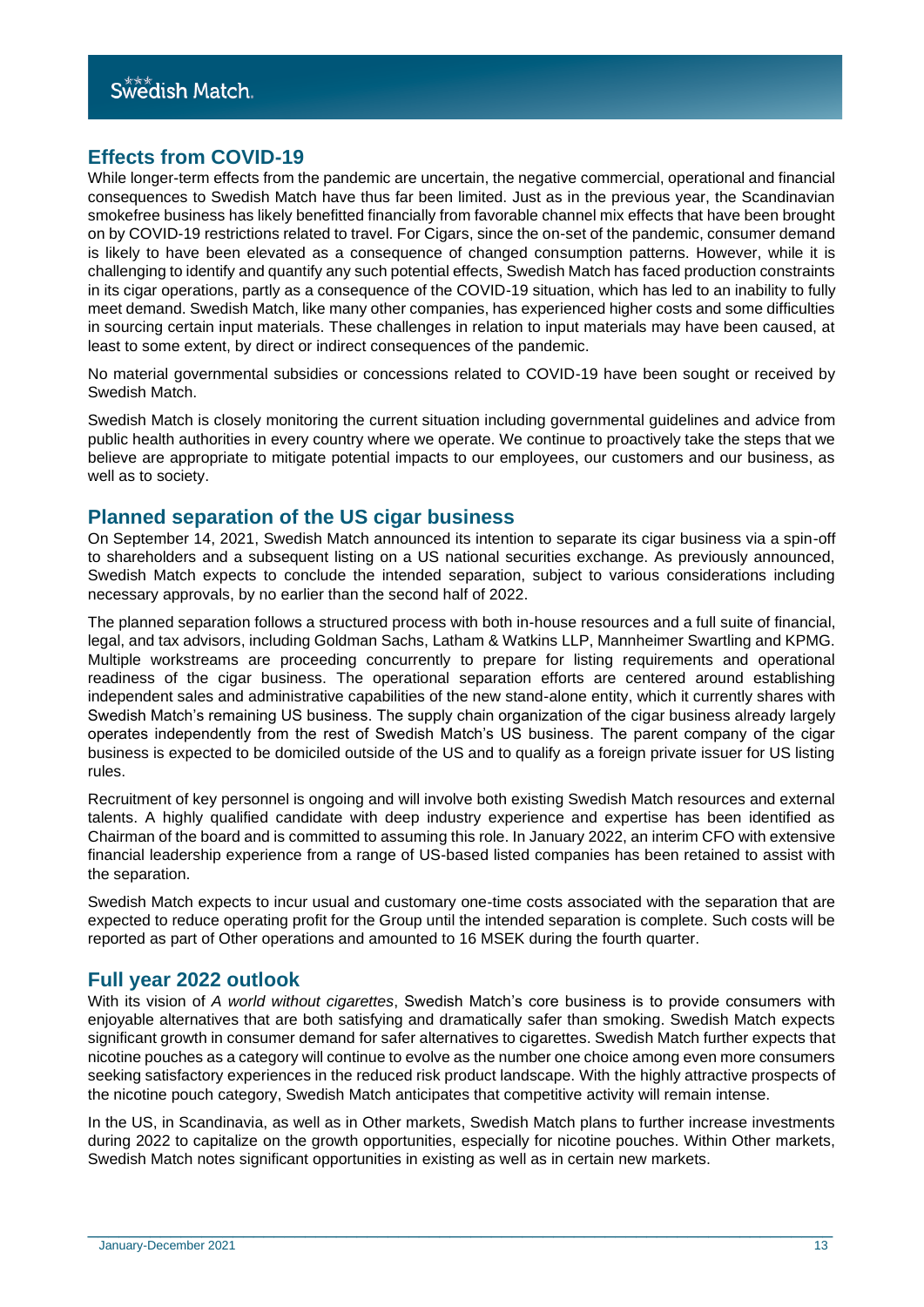Capital expenditures are expected to be of a similar magnitude as in 2021. The effective underlying corporate tax rate in 2022, excluding associated companies, is expected to be around 23 percent and is not expected to be meaningfully impacted by the planned cigar separation.

Swedish Match intends to complete the separation of the US cigar business at the earliest during the second half of 2022. Transaction related costs will adversely impact Group operating profit in 2022.

The Company remains committed to returning cash not needed in operations to shareholders.

## **Risk factors**

Swedish Match faces intense competition in all of its markets and for each of its products and such competition may increase in the future. To remain successful, the Group must develop products and brands that resonate with changing consumer trends, and price and promote its brands competitively. Restrictions on advertising and promotion may, however, make it more difficult to counteract any loss of consumer loyalty. Competitors may develop and promote new products which could be successful, and could thereby have an adverse effect on Swedish Match results of operations.

Swedish Match has substantial sales in the US, with products sourced from local US production facilities and imports from Swedish Match's production facilities in the Dominican Republic and in Sweden. Swedish Match also has operations in Brazil, Denmark, Norway, the Philippines and EMU member countries. Consequently, changes in import duties as well as in exchange rates of the euro, Norwegian krone, Danish krone, Brazilian real, the Dominican peso and in particular the US dollar may adversely affect the Group's results of operations, cash flow, financial condition or relative price competitiveness in the future. Such effects may occur both in local currencies and when such local currencies are translated into Swedish currency for purposes of financial reporting.

Regulatory developments and fiscal changes related to tobacco and other nicotine products, corporate income and other taxes, as well as to the marketing, sale and consumption of tobacco products and other products containing nicotine in the countries where the Group is operating may have an adverse effect on Swedish Match financial results.

For a further description of risk factors affecting Swedish Match, see the *Effects from COVID-19* above as well as the *Risk and risk management* section in the Report of the Board of Directors in the Swedish Match annual report for 2020, available on the Company's website.

## **Swedish Match AB (publ)**

Swedish Match AB (publ) is the Parent Company of the Swedish Match Group. The main sources of income for the Parent Company are dividends and Group contributions from subsidiaries.

Revenue from the Parent Company for the full year of 2021 amounted to 32 MSEK (27). Profit before income tax amounted to 4,905 MSEK (5,347) and net profit for the year amounted to 4,543 MSEK (5,033). The lower profit before income tax compared to previous year was primarily related to participation in Group companies.

Net Group contributions of 2,646 MSEK (2,392) were received during 2021. During the year, the Parent Company also received dividends of 3,436 MSEK (4,185). An impairment loss on shares in a subsidiary amounting to 299 MSEK was recognized during the year corresponding to a dividend received of the same amount.

Part of the Group's treasury operations are within the operations of the Parent Company, including the major part of the Group's external borrowings. Substantially all of these loans have been hedged to fixed interest rates.

Repayment of bond loans during the year amounted to 2,270 MSEK and new bond loans of 1,813 MSEK were issued.

During the second quarter of 2021 it was resolved to split each of the Company's shares into ten shares (ratio 10:1). All references to shares and earnings per share in this document have been restated to reflect this split. During the year, the Parent Company made share repurchases of 52.8 million (48.2) shares for 3,802 MSEK (3,099).

\_\_\_\_\_\_\_\_\_\_\_\_\_\_\_\_\_\_\_\_\_\_\_\_\_\_\_\_\_\_\_\_\_\_\_\_\_\_\_\_\_\_\_\_\_\_\_\_\_\_\_\_\_\_\_\_\_\_\_\_\_\_\_\_\_\_\_\_\_\_\_\_

A dividend of 2,369 MSEK (2,020) has been paid during the period.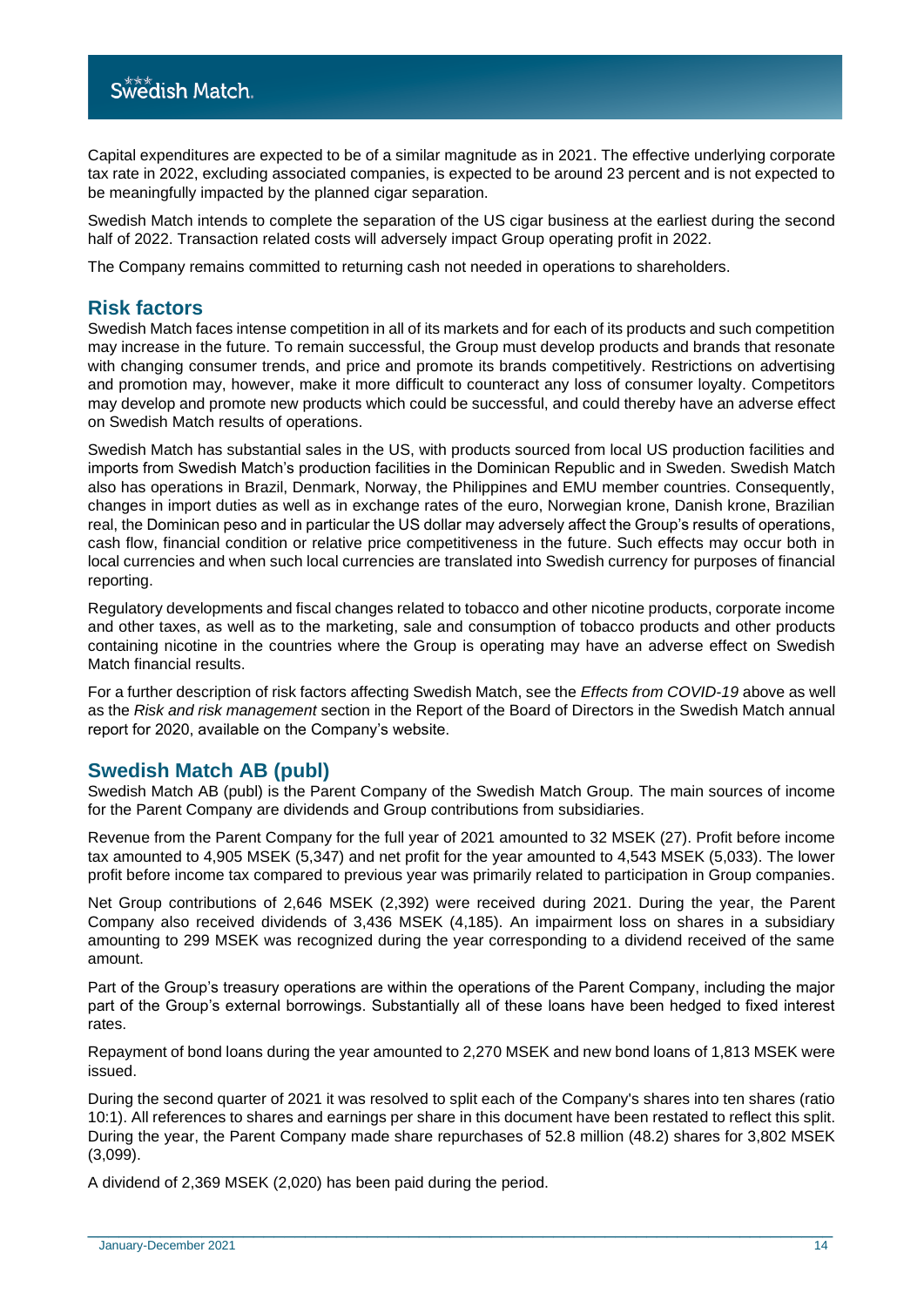## **Forward-looking information**

This report contains forward-looking information based on the current expectation of the Swedish Match Group's management. Although management deems that the expectations presented by such forward-looking information are reasonable, no guarantee can be given that these expectations will prove correct. Accordingly, the actual future outcome could vary considerably compared to that stated in the forward-looking information, due to such factors as changed market conditions for Swedish Match's products and more general factors such as business cycles, markets and competition, unforeseen commercial or operational implications attributable to COVID-19, changes in legal requirements or other political measures, and fluctuations in exchange rates.

## **Additional information**

This report has not been reviewed by the Company's auditors. The annual report for 2021 is expected to be published end of March and will be available on the Company's website swedishmatch.com and at Swedish Match's headquarters, Sveavägen 44, Stockholm. The Annual General Meeting will take place on April 27, 2022. The January-March 2022 report will be released on May 11, 2022.

\_\_\_\_\_\_\_\_\_\_\_\_\_\_\_\_\_\_\_\_\_\_\_\_\_\_\_\_\_\_\_\_\_\_\_\_\_\_\_\_\_\_\_\_\_\_\_\_\_\_\_\_\_\_\_\_\_\_\_\_\_\_\_\_\_\_\_\_\_\_\_\_

Stockholm, February 16, 2022

Lars Dahlgren President and CEO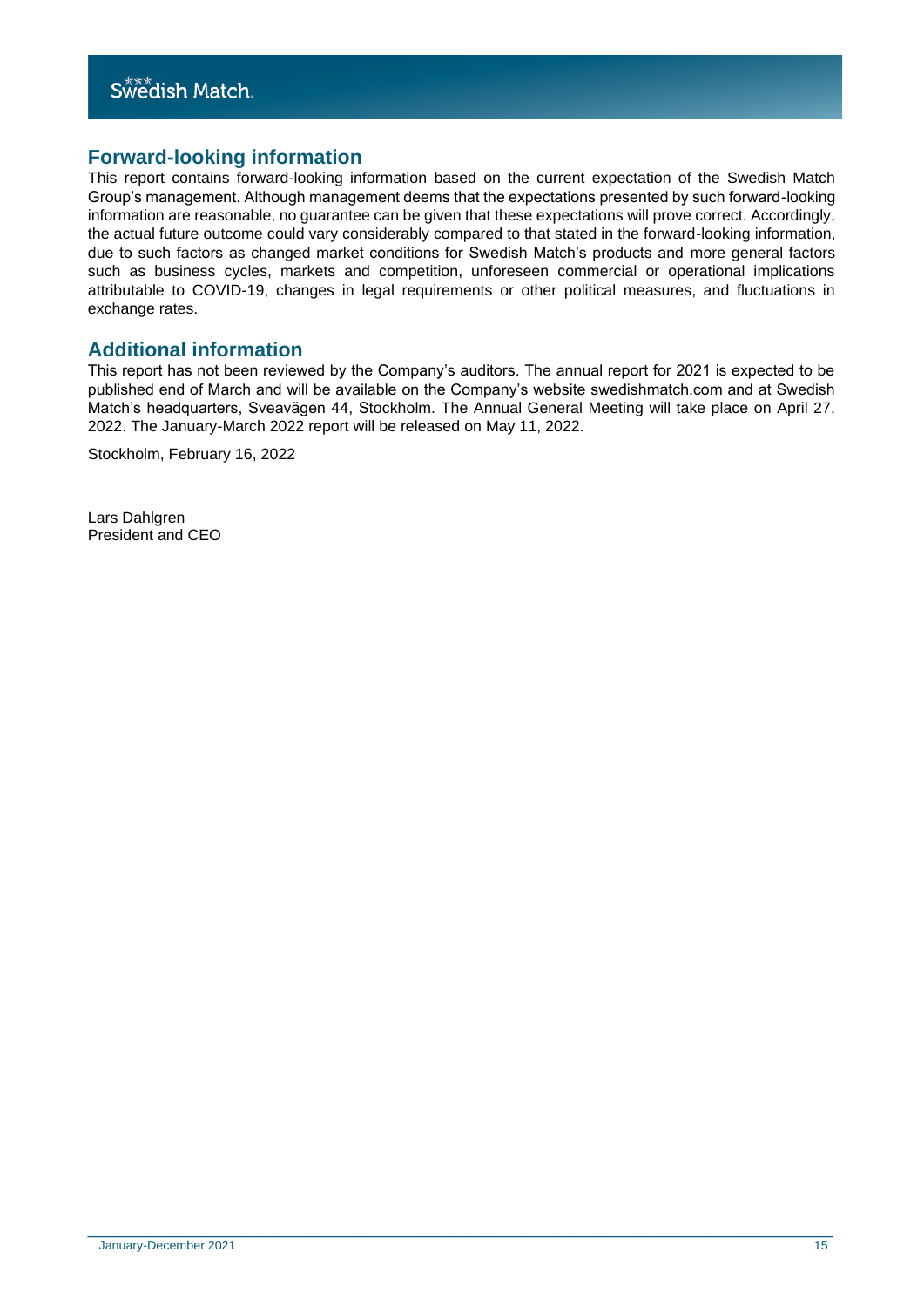## **Product segments summary and key ratios**

| <b>Sales</b>                |       |                  |     |                  |        |     |
|-----------------------------|-------|------------------|-----|------------------|--------|-----|
| <b>MSEK</b>                 |       | October-December | Chg | <b>Full year</b> |        | Chg |
|                             | 2021  | 2020             | %   | 2021             | 2020   | %   |
| Smokefree                   | 3.242 | 2,606            | 24  | 12.120           | 10,651 | 14  |
| Cigars                      | 1,063 | 1,152            | -8  | 4,688            | 4,533  | 3   |
| Lights                      | 357   | 288              | 24  | 1,338            | 1.149  | 16  |
| Sales from product segments | 4,663 | 4.045            | 15  | 18.145           | 16,332 | 11  |
| Other operations            | 88    | 91               | -3  | 344              | 366    | -6  |
| <b>Sales</b>                | 4.751 | 4,136            | 15  | 18.489           | 16.698 | 11  |

## **Operating profit**

| <b>MSEK</b>                            | October-December |       | Chg | <b>Full year</b> |        | Chg |
|----------------------------------------|------------------|-------|-----|------------------|--------|-----|
|                                        | 2021             | 2020  | %   | 2021             | 2020   | %   |
| Smokefree                              | 1,547            | 1.168 | 32  | 5,998            | 5.142  | 17  |
| Cigars                                 | 343              | 481   | -29 | 1,841            | 1.796  | 3   |
| Lights                                 | 67               | 46    | 45  | 297              | 222    | 34  |
| Operating profit from product segments | 1,957            | 1.695 | 15  | 8,136            | 7.160  | 14  |
| Other operations                       | $-57$            | -45   |     | $-150$           | $-169$ |     |
| Settlement income                      |                  | ٠     |     | 300              |        |     |
| <b>Operating profit</b>                | 1,901            | 1,650 | 15  | 8,286            | 6,991  | 19  |

## **Operating margin by product segment**

| Percent                                | October-December |              | <b>Full year</b> |              |
|----------------------------------------|------------------|--------------|------------------|--------------|
|                                        | 2021             | 2020         | 2021             | 2020         |
| Smokefree                              | 47.7<br>32.3     | 44.8<br>41.7 | 49.5<br>39.3     | 48.3<br>39.6 |
| Cigars<br>Lights                       | 18.7             | 16.0         | 22.2             | 19.3         |
| Operating margin from product segments | 42.0             | 41.9         | 44.8             | 43.8         |

## **EBITDA by product segment**

| <b>MSEK</b>                         | <b>October-December</b> |       | Chg   | <b>Full vear</b> |       | Chg     |
|-------------------------------------|-------------------------|-------|-------|------------------|-------|---------|
|                                     | 2021                    | 2020  | %     | 2021             | 2020  | %       |
| Smokefree                           | 1,668                   | .269  | 31    | 6.423            | 5.539 | 16<br>◠ |
| Cigars                              | 365                     | 503   | $-27$ | 1,927            | 1,883 |         |
| Liahts                              | 78                      | 54    | 44    | 339              | 261   | 30      |
| <b>EBITDA from product segments</b> | 2.111                   | 1.826 | 16    | 8,690            | 7.684 | 13      |

## **EBITDA margin by product segment**

| Percent                                    | <b>October-December</b> |      | <b>Full year</b> |      |
|--------------------------------------------|-------------------------|------|------------------|------|
|                                            | 2021                    | 2020 | 2021             | 2020 |
| Smokefree                                  | 51.4                    | 48.7 | 53.0             | 52.0 |
| Cigars                                     | 34.3                    | 43.6 | 41.1             | 41.5 |
| Lights                                     | 21.8                    | 18.8 | 25.4             | 22.7 |
| <b>EBITDA margin from product segments</b> | 45.3                    | 45.1 | 47.9             | 47.0 |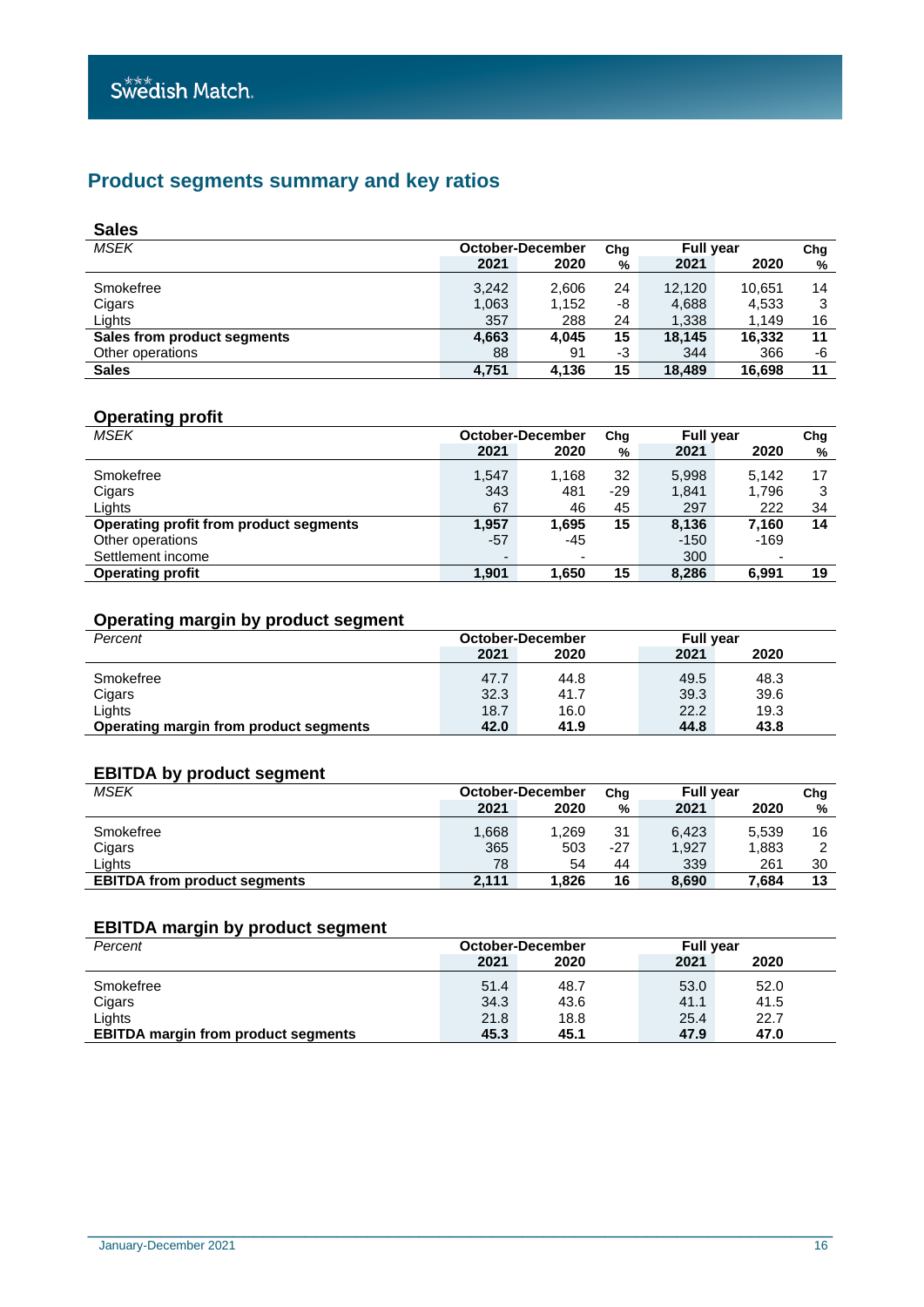## **Key ratios**

|                                                                                                                                 | <b>Full year</b>               |                                |  |
|---------------------------------------------------------------------------------------------------------------------------------|--------------------------------|--------------------------------|--|
|                                                                                                                                 | 2021                           | 2020                           |  |
| Operating margin from product segments, %                                                                                       | 44.8                           | 43.8                           |  |
| Operating margin, excl. larger one-time items, %                                                                                | 43.2                           | 41.9                           |  |
| Net debt. MSEK                                                                                                                  | 14,035                         | 13,523                         |  |
| Investments in property, plant and equipment, MSEK                                                                              | 1,172                          | 1,126                          |  |
| Depreciation, amortization and impairments, MSEK                                                                                | 615                            | 588                            |  |
| EBITA, MSEK                                                                                                                     | 8.061                          | 7.068                          |  |
| <b>EBITA</b> interest cover                                                                                                     | 24.3                           | 21.4                           |  |
| Net debt/EBITA                                                                                                                  | 1.7                            | 1.9                            |  |
| Adjusted earnings per share, basic and diluted, SEK <sup>1)2)</sup>                                                             | 3.82                           | 3.22                           |  |
| Share data<br>Number of shares outstanding at end of period <sup>2)</sup><br>Average number of shares outstanding <sup>2)</sup> | 1,531,235,190<br>1.565.379.185 | 1,584,070,830<br>1,608,665,372 |  |

1) Adjusted earnings per share in 2021 excludes settlement income of 300 MSEK (238 MSEK net of tax) recognized in the first quarter 2021. Adjusted earnings per share in 2020 excludes a tax charge including interest of 286 MSEK related to an adverse ruling in a tax case in Sweden recognized in the third quarter 2020.

2) A share split (10:1) was made in May 2021. Historical share data in this report has been restated in accordance with IAS 33.

## **Financial statements**

#### **Condensed consolidated income statement**

| MSEK                                                     |      |          | October-December |    | <b>Full year</b><br>Chg |          | Chg     |
|----------------------------------------------------------|------|----------|------------------|----|-------------------------|----------|---------|
|                                                          | Note | 2021     | 2020             | %  | 2021                    | 2020     | %       |
| <b>Sales</b>                                             | 2    | 4,751    | 4,136            | 15 | 18,489                  | 16,698   | 11      |
| Cost of goods sold                                       |      | $-1,653$ | $-1,460$         |    | $-6,249$                | $-5,751$ |         |
| <b>Gross profit</b>                                      |      | 3,099    | 2,677            | 16 | 12,240                  | 10,947   | $12 \,$ |
| Selling and admin. expenses                              |      | $-1,194$ | $-1,031$         |    | $-4,267$                | $-3,968$ |         |
| Share of profit/loss in associated companies             |      | -5       | 4                |    | 13                      | 13       |         |
| Settlement income                                        |      |          |                  |    | 300                     |          |         |
| <b>Operating profit</b>                                  |      | 1,901    | 1,650            | 15 | 8,286                   | 6,991    | 19      |
| Finance income                                           |      | 12       | 13               |    | 36                      | 49       |         |
| Finance costs                                            |      | $-95$    | -92              |    | $-381$                  | $-396$   |         |
| Net finance cost                                         |      | -83      | -80              |    | -345                    | -347     |         |
| Profit before income tax                                 |      | 1,818    | 1,570            | 16 | 7,941                   | 6,644    | 20      |
| Income tax expense                                       | 5    | $-360$   | $-326$           |    | $-1,723$                | -1,756   |         |
| Profit for the period                                    |      | 1,457    | 1,244            | 17 | 6,218                   | 4,888    | 27      |
| Attributable to:                                         |      |          |                  |    |                         |          |         |
| Equity holders of the Parent                             |      | 1,457    | 1,244            |    | 6,217                   | 4,888    |         |
| Non-controlling interests                                |      | 0        | 0                |    |                         |          |         |
| Profit for the period                                    |      | 1,457    | 1,244            | 17 | 6,218                   | 4,888    | 27      |
| Earnings per share, basic and diluted, SEK <sup>1)</sup> |      | 0.94     | 0.78             |    | 3.97                    | 3.04     |         |

1) A share split (10:1) was made in May 2021. Historical share data in this report has been restated in accordance with IAS 33.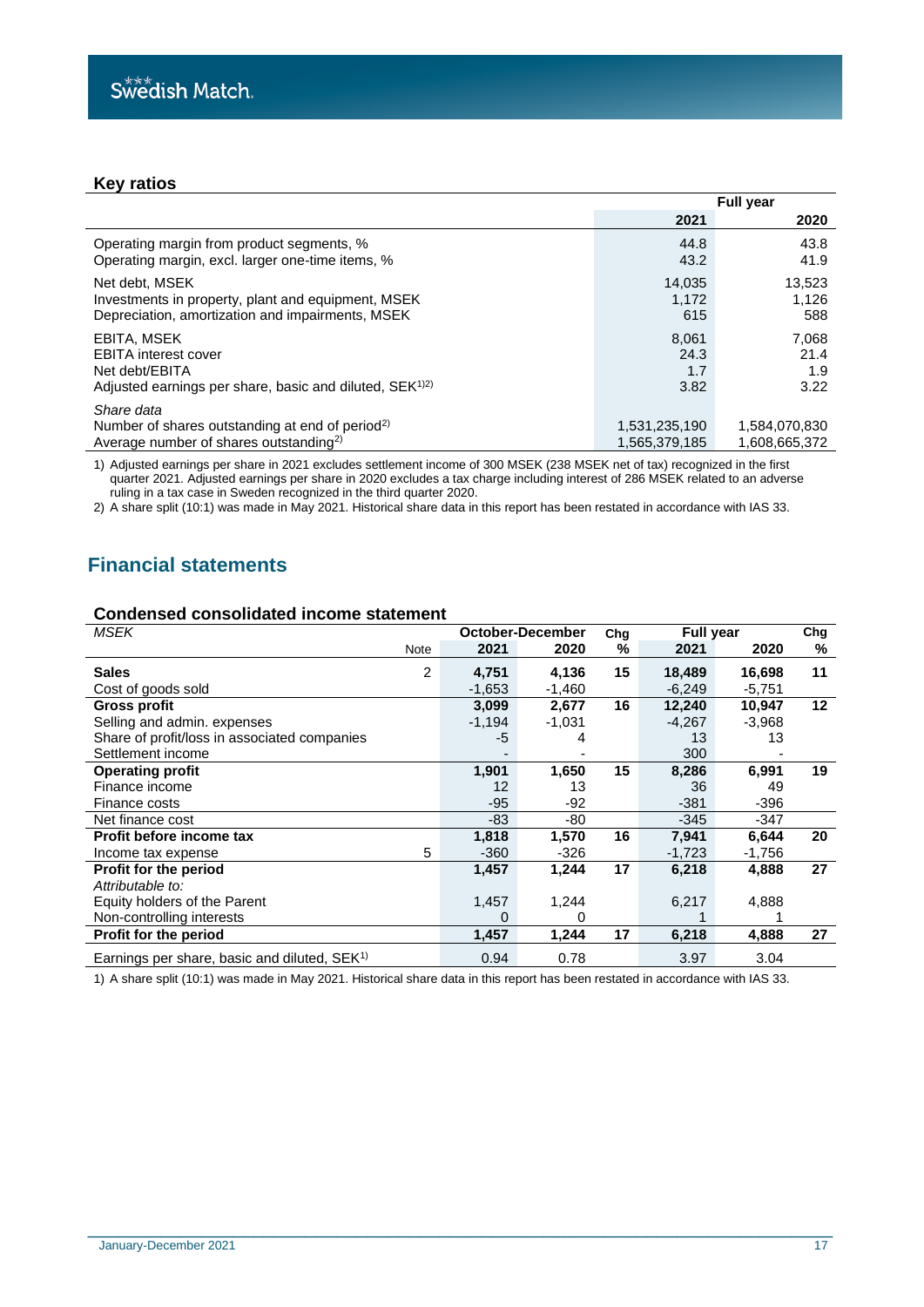## **Condensed consolidated statement of comprehensive income**

| MSEK                                                                                                                        | October-December |        | <b>Full year</b> |          |
|-----------------------------------------------------------------------------------------------------------------------------|------------------|--------|------------------|----------|
|                                                                                                                             | 2021             | 2020   | 2021             | 2020     |
| Profit for the period                                                                                                       | 1,457            | 1,244  | 6,218            | 4,888    |
| Other comprehensive income that may be reclassified to the income<br>statement                                              |                  |        |                  |          |
| Translation differences related to foreign operations                                                                       | 243              | $-719$ | 740              | $-1,120$ |
| Effective portion of changes in fair value of cash flow hedges<br>Income tax relating to reclassifiable components of other | 5                | $-19$  | 82               | -51      |
| comprehensive income                                                                                                        | -1               | 4      | $-17$            | 11       |
| Sub-total, net of tax for the period                                                                                        | 247              | $-734$ | 805              | $-1,160$ |
| Other comprehensive income that will not be reclassified to the                                                             |                  |        |                  |          |
| <i>income statement</i>                                                                                                     |                  |        |                  |          |
| Actuarial gains/losses attributable to pensions, incl. payroll tax                                                          | $-35$            | 124    | 369              | -132     |
| Income tax relating to non-reclassifiable components of other                                                               |                  |        |                  |          |
| comprehensive income                                                                                                        | 6                | $-27$  | -91              | 33       |
| Sub-total, net of tax for the period                                                                                        | $-29$            | 97     | 278              | -99      |
| Total comprehensive income for the period                                                                                   | 1,675            | 607    | 7,300            | 3,629    |
| Attributable to:                                                                                                            |                  |        |                  |          |
| Equity holders of the Parent                                                                                                | 1,675            | 607    | 7,299            | 3,628    |
| Non-controlling interests                                                                                                   | O                | 0      |                  |          |
| Total comprehensive income for the period                                                                                   | 1,675            | 607    | 7,300            | 3,629    |

## **Condensed consolidated balance sheet**

| <b>MSEK</b>                                         | Note | <b>December 31, 2021</b> | December 31, 2020 |
|-----------------------------------------------------|------|--------------------------|-------------------|
| Intangible assets                                   |      | 2,281                    | 2,237             |
| Property, plant and equipment                       |      | 4,556                    | 3,633             |
| Right-of-use assets                                 |      | 388                      | 278               |
| Investments in associated companies                 |      | 41                       | 42                |
| Other non-current assets and operating receivables  |      | 25                       | 20                |
| Other non-current financial assets and receivables  | 3,6  | 1,832                    | 1,556             |
| <b>Total non-current assets</b>                     |      | 9,123                    | 7,765             |
| Other current financial receivables                 | 3,6  | 374                      | 219               |
| Current operating assets and receivables            | 3    | 4,534                    | 3,732             |
| Cash and cash equivalents                           | 3    | 2,121                    | 3,411             |
| <b>Total current assets</b>                         |      | 7,029                    | 7,362             |
| Assets held for sale <sup>1)</sup>                  |      |                          | 28                |
| <b>Total assets</b>                                 |      | 16,152                   | 15,155            |
| Equity attributable to equity holders of the Parent |      | $-6,686$                 | $-7,814$          |
| Non-controlling interests                           |      | 17                       | 16                |
| <b>Total equity</b>                                 |      | $-6,669$                 | $-7,798$          |
| Non-current financial provisions                    |      | 1,397                    | 1,268             |
| Non-current loans                                   | 3    | 14,197                   | 13,514            |
| Other non-current financial liabilities             | 3,6  | 1,883                    | 1,926             |
| Other non-current operating liabilities             | 3    | 504                      | 485               |
| <b>Total non-current liabilities</b>                |      | 17,981                   | 17,194            |
| Current loans                                       | 3    | 990                      | 1,850             |
| Other current financial liabilities                 | 3,6  | 368                      | 653               |
| Other current operating liabilities                 | 3    | 3,482                    | 3,257             |
| <b>Total current liabilities</b>                    |      | 4,840                    | 5,759             |
| <b>Total liabilities</b>                            |      | 22,821                   | 22,953            |
| <b>Total equity and liabilities</b>                 |      | 16,152                   | 15,155            |

\_\_\_\_\_\_\_\_\_\_\_\_\_\_\_\_\_\_\_\_\_\_\_\_\_\_\_\_\_\_\_\_\_\_\_\_\_\_\_\_\_\_\_\_\_\_\_\_\_\_\_\_\_\_\_\_\_\_\_\_\_\_\_\_\_\_\_\_\_\_\_\_

1) Assets held for sale in 2020 refers to land and forestry assets.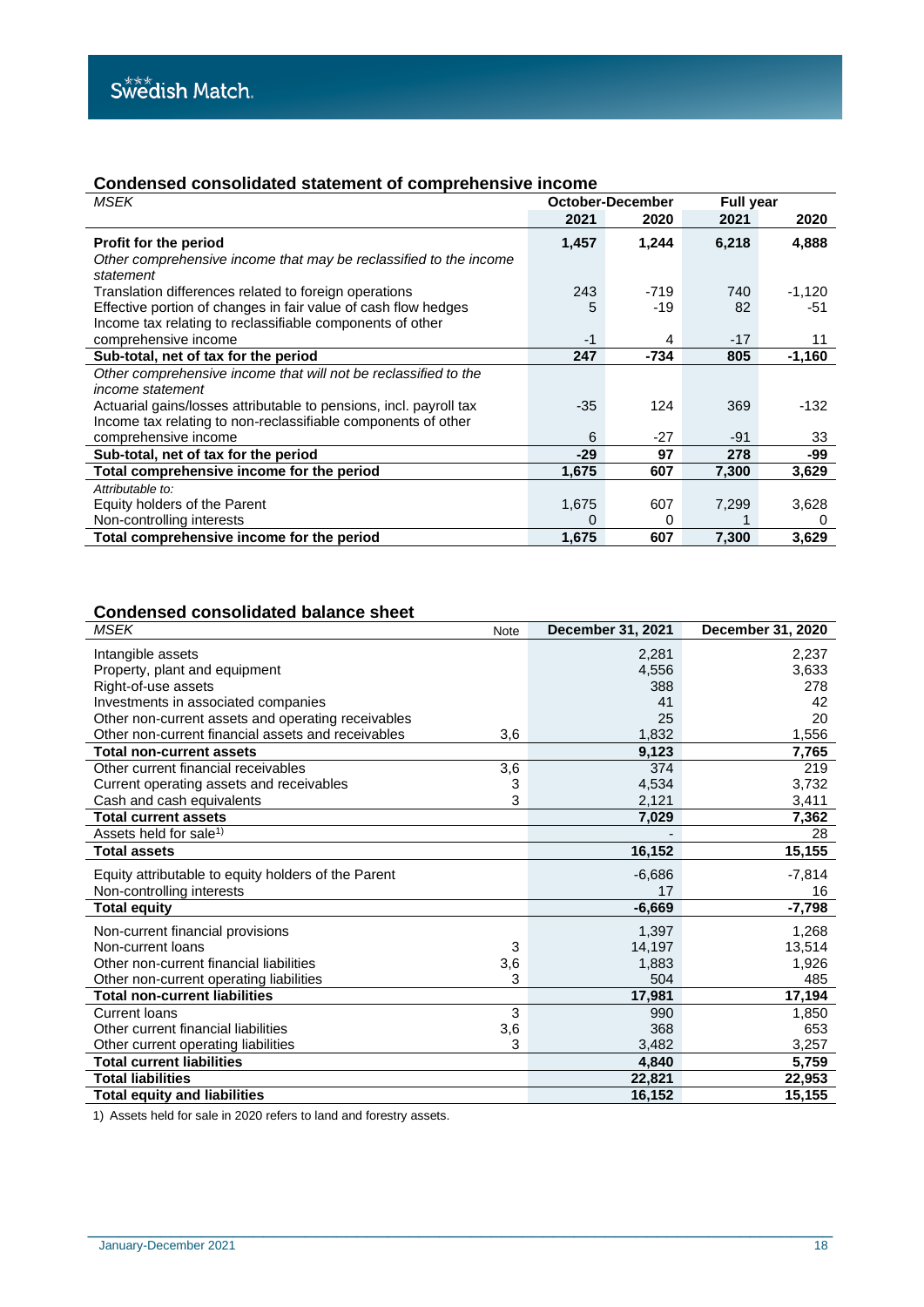## **Condensed consolidated cash flow statement**

| <b>MSEK</b>                                                           | <b>Full year</b> |          |
|-----------------------------------------------------------------------|------------------|----------|
|                                                                       | 2021             | 2020     |
| Operating activities                                                  |                  |          |
| Profit before income taxes                                            | 7,941            | 6,644    |
| Share of profit/loss in associated companies                          | $-13$            | -13      |
| Dividend received from associated companies                           | 13               | 10       |
| Adjustments for non-cash items etc. <sup>1)</sup>                     | 573              | 661      |
| Income tax paid                                                       | $-1,682$         | $-2,006$ |
| Cash flow from operating activities before changes in working capital | 6,833            | 5,296    |
| Changes in working capital                                            | $-497$           | 311      |
| Net cash generated from operating activities                          | 6,336            | 5,607    |
| <i>Investing activities</i>                                           |                  |          |
| Purchase of property, plant and equipment                             | $-1,172$         | $-1,126$ |
| Proceeds from sale of property, plant and equipment                   | 60               | 39       |
| Purchase of intangible assets                                         | -8               | -63      |
| Acquisition of subsidiaries <sup>2)</sup>                             | $-39$            | $-32$    |
| Changes in financial receivables etc.                                 | 4                | 9        |
| Net cash used in investing activities                                 | $-1,156$         | $-1,173$ |
| <b>Financing activities</b>                                           |                  |          |
| Proceeds from borrowings                                              | 1,813            | 3,702    |
| Repayment of borrowings                                               | $-2,270$         | $-1,300$ |
| Dividend paid to equity holders of the Parent                         | $-2,369$         | $-2,020$ |
| Repurchase of own shares                                              | $-3,802$         | $-3,099$ |
| Lease payments                                                        | $-89$            | -81      |
| Realized exchange gain/losses on financial instruments                | 98               | $-320$   |
| Other                                                                 | 7                |          |
| Net cash used in financing activities                                 | $-6,612$         | $-3,118$ |
| Net decrease/increase in cash and cash equivalents                    | $-1,431$         | 1,315    |
| Cash and cash equivalents at the beginning of the period              | 3,411            | 2,370    |
| Effect of exchange rate fluctuations on cash and cash equivalents     | 141              | $-274$   |
| Cash and cash equivalents at the end of the period                    | 2,121            | 3,411    |

1) Non-cash items etc. mainly refer to depreciation, amortization and accrued interest.

2) Acquisition of subsidiaries in 2021 includes consideration paid for Fire-Up International B.V. (see Note 4) and in 2020 refers to the remaining consideration for Gotlandssnus, acquired in 2018.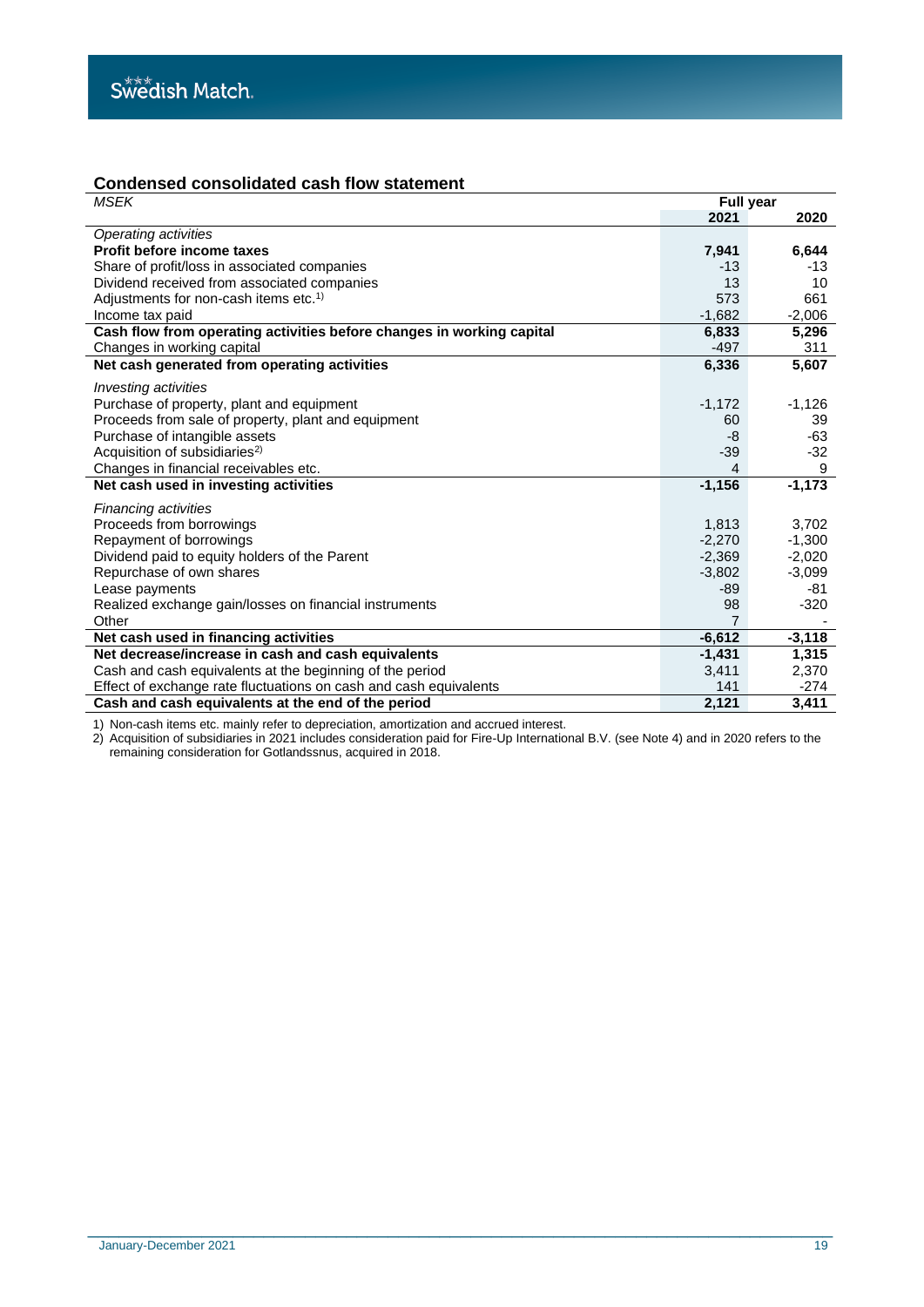## **Condensed consolidated statement of changes in equity**

| <b>MSEK</b>                                           | <b>Equity attributable</b><br>to holders of | Non-<br>controlling |                     |
|-------------------------------------------------------|---------------------------------------------|---------------------|---------------------|
|                                                       | the Parent                                  | interests           | <b>Total equity</b> |
| Equity at January 1, 2020                             | $-6,324$                                    | 16                  | $-6,308$            |
| Profit for the period                                 | 4,888                                       |                     | 4,888               |
| Other comprehensive income, net of tax for the period | $-1,259$                                    | 0                   | $-1,260$            |
| Total comprehensive income for the period             | 3,628                                       | 0                   | 3,629               |
| Dividend                                              | $-2,020$                                    | 0                   | $-2,020$            |
| Repurchase of own shares                              | $-3,099$                                    |                     | $-3,099$            |
| Cancellation of shares                                | $-18$                                       |                     | -18                 |
| Bonus issues                                          | 18                                          |                     | 18                  |
| Equity at December 31, 2020                           | $-7.814$                                    | 16                  | $-7.798$            |
| Equity at January 1, 2021                             | $-7,814$                                    | 16                  | -7,798              |
| Profit for the period                                 | 6,217                                       |                     | 6,218               |
| Other comprehensive income, net of tax for the period | 1,083                                       | 0                   | 1,083               |
| Total comprehensive income for the period             | 7,299                                       |                     | 7,300               |
| Dividend                                              | $-2,369$                                    | $\Omega$            | $-2,369$            |
| Repurchase of own shares                              | $-3,802$                                    |                     | $-3,802$            |
| Cancellation of shares                                | $-10$                                       |                     | $-10$               |
| Bonus issues                                          | 10                                          |                     | 10                  |
| Equity at December 31, 2021                           | $-6,686$                                    | 17                  | $-6,669$            |

## **Objectives, policies and processes for managing capital**

The basis for determining dividends and repurchasing of own shares is the equity of the Parent Company. Total equity in the Parent Company as per December 31, 2021 amounted to 10,280 MSEK and distributable earnings amounted to 9,891 MSEK.

In addition, before any distribution of capital to shareholders is determined, the financial position of the Group is carefully analyzed. As part of this analysis, the Board of Directors of Swedish Match has adopted certain financial guidelines and risk management procedures to ensure that the Parent Company and the Group maintain adequate liquidity to meet reasonably foreseeable requirements taking into account the maturity profile of debt obligations.

The dividend policy of the Company is a pay-out ratio of 40 to 60 percent of the earnings per share, subject to adjustments for larger one-time items. The Board has further determined that the financial policy should be, for the Group, to strive to maintain a net debt that does not exceed 3 times EBITA. The Board continually reviews the financial position of the Company, and the actual level of net debt is assessed against anticipated future profitability and cash flow, investment and expansion plans, acquisition opportunities as well as the development of interest rates and credit markets. Excess funds are returned to shareholders through dividends and share repurchases. For further information on distribution of capital to the shareholders during the period, see section *Shareholder distributions and the share* in this report.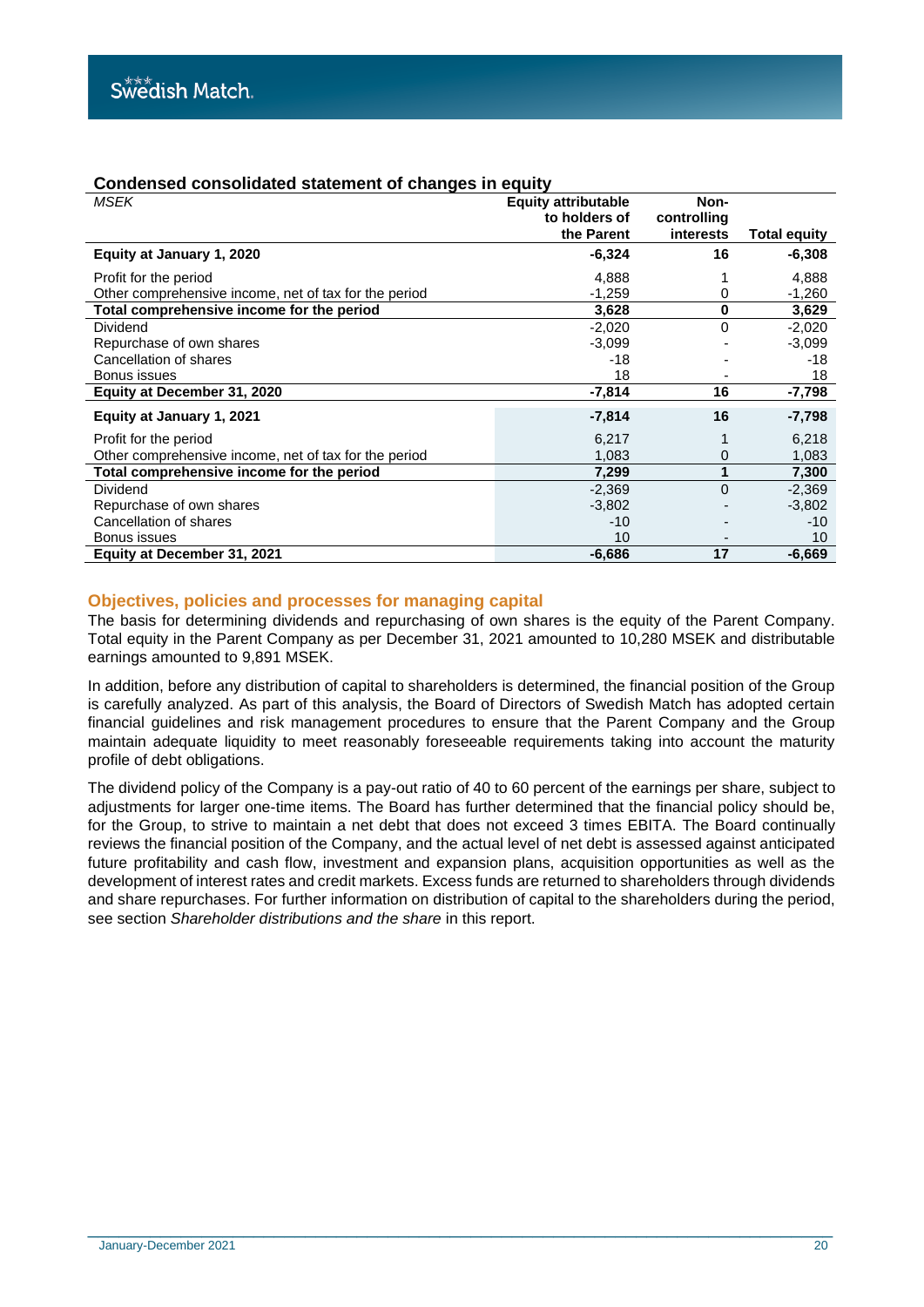## **Condensed Parent Company income statement**

| <b>MSEK</b>                                  | <b>Full year</b> |        |
|----------------------------------------------|------------------|--------|
|                                              | 2021             | 2020   |
| Sales                                        | 32               | 27     |
| Administrative expenses                      | $-261$           | $-275$ |
| <b>Operating loss</b>                        | $-229$           | $-248$ |
| Result from participation in Group companies | 3,137            | 3,898  |
| Finance income                               | 0                | 0      |
| Finance costs                                | $-359$           | -345   |
| Net finance cost                             | $-359$           | $-345$ |
| <b>Profit after financial items</b>          | 2.549            | 3,305  |
| Appropriations <sup>1)</sup>                 | 2,356            | 2,042  |
| Profit before income tax                     | 4,905            | 5,347  |
| Income tax                                   | $-363$           | $-314$ |
| Profit for the period                        | 4,543            | 5,033  |

1) Appropriations consists of tax allocation reserve and Group contributions.

## **Condensed Parent Company statement of comprehensive income**

| MSEK                                                                        | <b>Full year</b> |       |
|-----------------------------------------------------------------------------|------------------|-------|
|                                                                             | 2021             | 2020  |
| Profit for the period                                                       | 4.543            | 5,033 |
| Other comprehensive income that may be reclassified to the income statement |                  |       |
| Effective portion of changes in fair value of cash flow hedges              | 82               | -51   |
| Income tax relating to components of other comprehensive income             | $-17$            |       |
| Other comprehensive income, net of tax for the period                       | 65               | -41   |
| Total comprehensive income for the period                                   | 4.608            | 4,992 |

## **Condensed Parent Company balance sheet**

| MSEK                                | December 31, 2021 | December 31, 2020 |
|-------------------------------------|-------------------|-------------------|
| Intangible and tangible assets      | 0                 | 0                 |
| Non-current financial assets        | 31,608            | 31,675            |
| Current assets                      | 3.293             | 2,555             |
| Cash and other current deposits     | 109               | 250               |
| <b>Total assets</b>                 | 35,010            | 34,481            |
| <b>Equity</b>                       | 10,280            | 11,843            |
| Untaxed reserves                    | 2,965             | 2.675             |
| Provisions                          | 69                | 93                |
| Non-current liabilities             | 14,325            | 13,726            |
| <b>Current liabilities</b>          | 7.371             | 6.143             |
| <b>Total liabilities</b>            | 21,765            | 19,962            |
| <b>Total equity and liabilities</b> | 35,010            | 34,481            |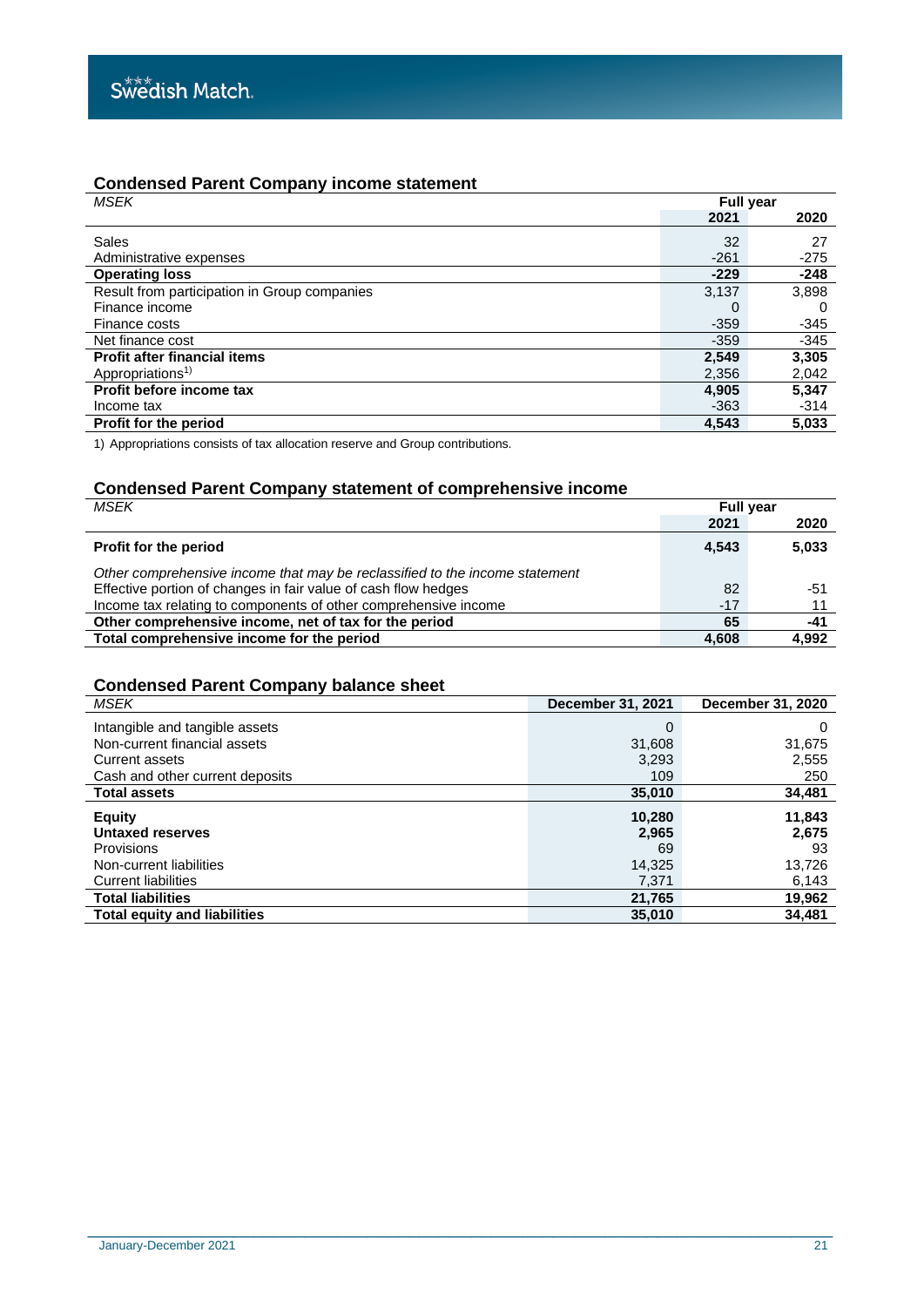## **Note 1 – Accounting principles**

This report for the Group is prepared in accordance with the Accounting Standard IAS 34 Interim Financial Reporting and applicable rules in the Annual Accounts Act. The report for the Parent Company for the same period is prepared in accordance with the Annual Accounts Act, Chapter 9 and RFR 2. Additional disclosures as required under IAS 34.16A may be found within the financial statements and related notes and in the narrative text of the interim financial report.

There are no changes to IFRS standards, amendments and interpretations of existing standards applicable as of January 1, 2021 that have had an effect on the Group's financial result or position. The accounting principles and basis of calculation in this report are the same as in the annual report for 2020.

#### **Note 2 – Disaggregation of revenue**

The main revenue streams for the Swedish Match Group arise from sale of goods manufactured by the Group. Within Lights, a small portion of the revenue also pertains to the distribution of third party products. Revenue within Other operations mainly pertains to income from logistics services for delivery of third party products to retail customers. Revenues for the sale of goods and logistics services are recognized at the point when the control of the promised good or service is transferred to the customer at the expected consideration to be received for such delivery. The expected consideration recognized reflects estimates of potential outcome of variable considerations as well as expected reimbursements for product returns.

| <b>MSEK</b>             |       |                             |                          | <b>Segments</b>          |      |                   |       |                              |      |                                |       |                  |
|-------------------------|-------|-----------------------------|--------------------------|--------------------------|------|-------------------|-------|------------------------------|------|--------------------------------|-------|------------------|
| Primary<br>geographical |       | <b>Smokefree</b><br>Oct-Dec |                          | <b>Cigars</b><br>Oct-Dec |      | Lights<br>Oct-Dec |       | Total<br>segments<br>Oct-Dec |      | Other<br>operations<br>Oct-Dec |       | Group<br>Oct-Dec |
| markets                 | 2021  | 2020                        | 2021                     | 2020                     | 2021 | 2020              | 2021  | 2020                         | 2021 | 2020                           | 2021  | 2020             |
| The US                  | 1,854 | 1.361                       | 1,063                    | 1,152                    | 49   | 29                | 2,966 | 2,541                        |      | -                              | 2,966 | 2,541            |
| Scandinavia             | 1,346 | 1.217                       | -                        | ۰                        | 22   | 16                | .367  | 1,234                        | 88   | 91                             | 1,456 | 1,325            |
| Other markets           | 43    | 28                          | $\overline{\phantom{0}}$ | ۰                        | 286  | 243               | 329   | 271                          |      | -                              | 329   | 271              |
| <b>Total sales</b>      | 3.242 | 2,606                       | 1.063                    | 1,152                    | 357  | 288               | 4,663 | 4.045                        | 88   | 91                             | 4,751 | 4.136            |

## **Sales – October to December**

#### **Sales – Full year**

| <b>MSEK</b>        |                  |                  |                          | <b>Segments</b> |                  |       |                  |                   |                          |                          |                  |        |
|--------------------|------------------|------------------|--------------------------|-----------------|------------------|-------|------------------|-------------------|--------------------------|--------------------------|------------------|--------|
|                    |                  | <b>Smokefree</b> | <b>Cigars</b>            |                 | Lights           |       |                  | Total<br>segments | Other<br>operations      |                          |                  | Group  |
| <b>Primary</b>     |                  |                  |                          |                 |                  |       |                  |                   |                          |                          |                  |        |
| geographical       | <b>Full vear</b> |                  | <b>Full year</b>         |                 | <b>Full year</b> |       | <b>Full vear</b> |                   | <b>Full year</b>         |                          | <b>Full vear</b> |        |
| markets            | 2021             | 2020             | 2021                     | 2020            | 2021             | 2020  | 2021             | 2020              | 2021                     | 2020                     | 2021             | 2020   |
| The US             | 6.754            | 5.818            | 4,688                    | 4,533           | 191              | 100   | 11.633           | 10.451            |                          | $\sim$                   | 11.633           | 10.451 |
| Scandinavia        | 5,203            | 4.675            | -                        |                 | 61               | 51    | 5.264            | 4.726             | 344                      | 366                      | 5.607            | 5,092  |
| Other markets      | 163              | 158              | $\overline{\phantom{0}}$ | ٠               | 1,085            | 997   | 1.249            | 1.155             | $\overline{\phantom{0}}$ | $\overline{\phantom{0}}$ | 1.249            | 1,155  |
| <b>Total sales</b> | 12.120           | 10.651           | 4,688                    | 4,533           | 1,338            | 1.149 | 18.145           | 16.332            | 344                      | 366                      | 18.489           | 16.698 |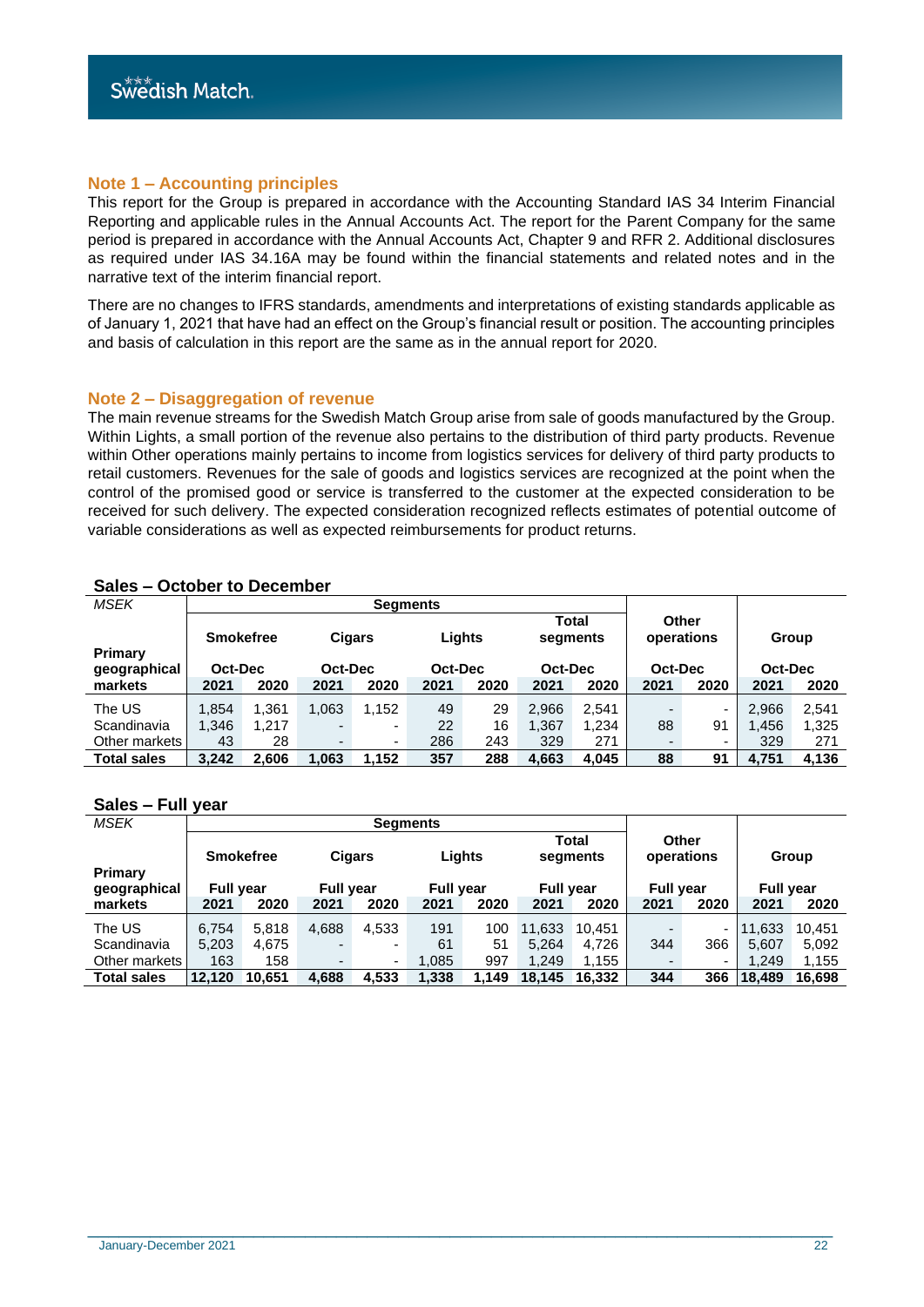## **Note 3 – Carrying value and fair value of financial assets and liabilities**

Swedish Match applies IFRS 9 to classify and measure financial instruments.

The following valuation techniques of the fair value hierarchy are used in determining the fair values of the financial instruments:

Level 1 - Quoted prices (unadjusted) in active markets

Level 2 - Inputs other than quoted prices included within level 1 that are observable, either directly or indirectly

Level 3 - Inputs that are not based on observable market data

The following table shows carrying value and fair value for financial instruments per December 31, 2021.

#### **Carrying value and fair value**

| <b>MSEK</b>                                          | <b>Financial</b>                           | <b>Financial</b><br>assets       |                                          | <b>Cash flow</b>                      |                                         |                            |                                |
|------------------------------------------------------|--------------------------------------------|----------------------------------|------------------------------------------|---------------------------------------|-----------------------------------------|----------------------------|--------------------------------|
|                                                      | instruments<br>measured at<br><b>FVTPL</b> | measured at<br>amortized<br>cost | Other<br>financial<br><b>liabilities</b> | hedges<br>measured at<br><b>FVOCI</b> | Other<br>receivables<br>and liabilities | Total<br>carrying<br>value | <b>Estimated</b><br>fair value |
| Trade receivables                                    | $\qquad \qquad \blacksquare$               | 1,843                            |                                          |                                       | $\overline{\phantom{a}}$                | 1,843                      | 1,843                          |
| Other non-current financial<br>receivables           |                                            | 36                               |                                          | 700                                   | 601                                     | 1,337                      | 1,337                          |
| Other current assets and<br>financial receivables    | 71                                         | 92                               |                                          | 43                                    | 271                                     | 476                        | 476                            |
| Prepaid expenses and<br>accrued income <sup>1)</sup> | $\blacksquare$                             |                                  |                                          | 2                                     | 153                                     | 155                        | 155                            |
| Cash and cash equivalents                            |                                            | 2,121                            |                                          |                                       |                                         | 2,121                      | 2,121                          |
| Total assets                                         | 71                                         | 4,092                            |                                          | 745                                   | 1,025                                   | 5,932                      | 5,932                          |
| Loans and borrowings                                 |                                            | $\overline{\phantom{a}}$         | 15,187                                   |                                       | $\qquad \qquad \blacksquare$            | 15,187                     | 15,499                         |
| Other non-current financial<br>liabilities           | $\blacksquare$                             | $\overline{\phantom{a}}$         | 307                                      | 128                                   | 41                                      | 476                        | 476                            |
| Other current liabilities                            | 6                                          |                                  | 102                                      |                                       | 1,590                                   | 1,699                      | 1,699                          |
| Accrued expenses and                                 |                                            |                                  |                                          |                                       |                                         |                            |                                |
| deferred income <sup>1)</sup>                        | $\qquad \qquad \blacksquare$               |                                  | 125                                      | 45                                    | 892                                     | 1,063                      | 1,063                          |
| Trade payables                                       | $\overline{\phantom{a}}$                   | ۰                                | 464                                      | $\overline{\phantom{a}}$              |                                         | 464                        | 464                            |
| <b>Total liabilities</b>                             | 6                                          |                                  | 16,185                                   | 173                                   | 2,523                                   | 18,889                     | 19,201                         |

1) Accrued interest income on cash flow hedges is reported in the balance sheet as *Prepaid expenses and accrued income* and accrued interest expense on cash flow hedges is reported as *Accrued expenses and deferred income*.

#### **Fair value measurement by level**

| 10L<br>MJ.<br>$\cdot$ $\cdot$ $\cdot$                | $\mathbf{a}$ | <b>AVA</b><br>-- | ∟evel ′                  | ⊺otal       |
|------------------------------------------------------|--------------|------------------|--------------------------|-------------|
| -<br>rivative financial assets<br>Jer                |              | טוט              | -                        | 0.4C<br>010 |
| $\cdots$<br>liabilities<br>rivative financial<br>ימנ |              | 70.<br>73        | $\overline{\phantom{0}}$ |             |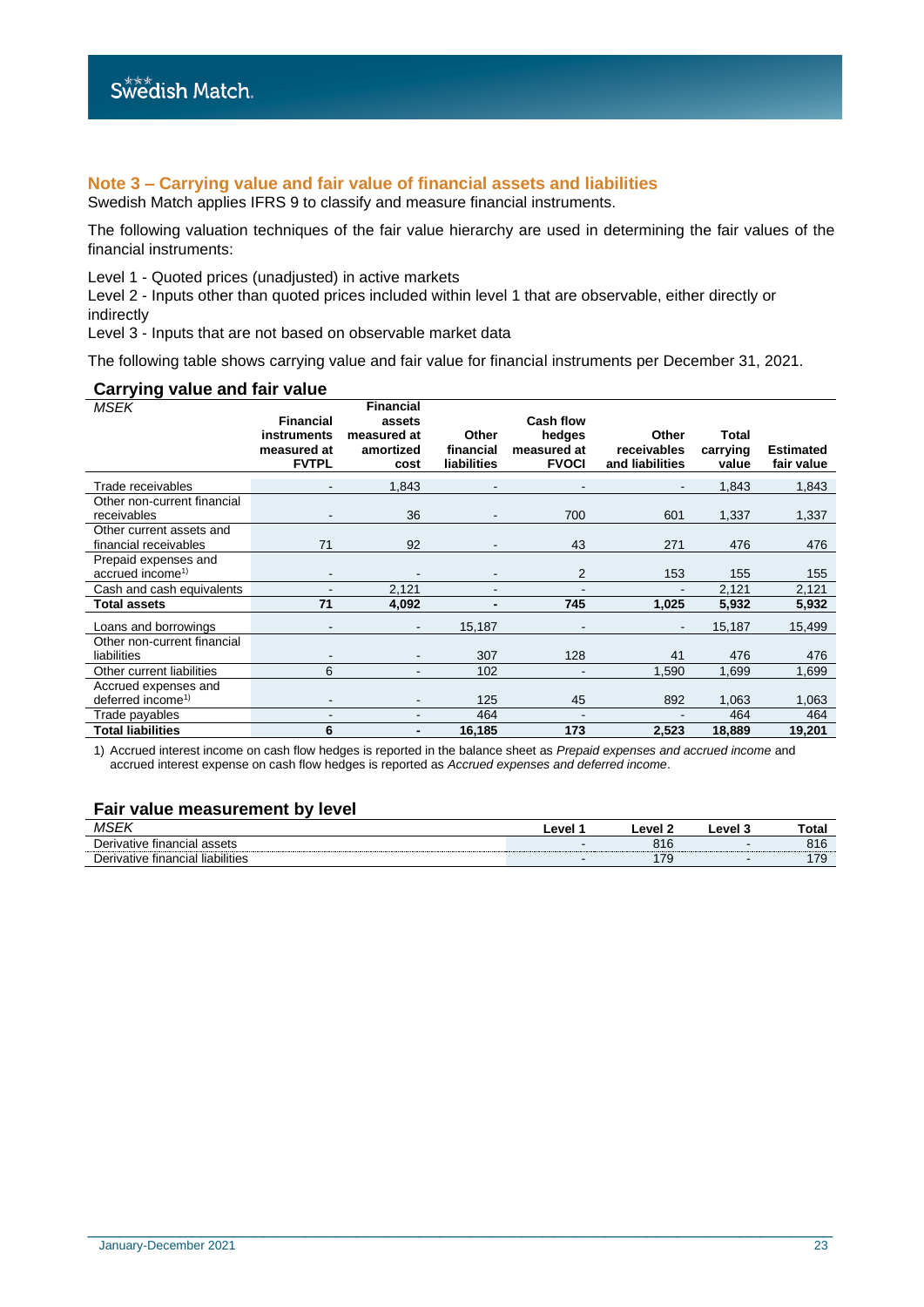The following table shows carrying value and fair value for financial instruments per December 31, 2020.

## **Carrying value and fair value**

| <b>MSEK</b>                   |                            | <b>Financial</b>             |                    |                       |                      |                   |                  |
|-------------------------------|----------------------------|------------------------------|--------------------|-----------------------|----------------------|-------------------|------------------|
|                               | <b>Financial</b>           | assets                       |                    | <b>Cash flow</b>      |                      |                   |                  |
|                               | instruments<br>measured at | measured at<br>amortized     | Other<br>financial | hedges<br>measured at | Other<br>receivables | Total<br>carrying | <b>Estimated</b> |
|                               | <b>FVTPL</b>               | cost                         | <b>liabilities</b> | <b>FVOCI</b>          | and liabilities      | value             | fair value       |
| Trade receivables             |                            | 1,577                        |                    |                       |                      | 1,577             | 1,577            |
| Other non-current financial   |                            |                              |                    |                       |                      |                   |                  |
| receivables                   |                            | 3                            |                    | 459                   | 473                  | 935               | 935              |
| Other current assets and      |                            |                              |                    |                       |                      |                   |                  |
| financial receivables         |                            | 69                           |                    |                       | 246                  | 315               | 315              |
| Prepaid expenses and          |                            |                              |                    |                       |                      |                   |                  |
| accrued income <sup>1)</sup>  | $\overline{\phantom{0}}$   |                              |                    |                       | 115                  | 117               | 117              |
| Cash and cash equivalents     |                            | 3,411                        |                    |                       |                      | 3,411             | 3,411            |
| <b>Total assets</b>           |                            | 5,060                        |                    | 460                   | 834                  | 6,355             | 6,355            |
| Loans and borrowings          |                            | $\qquad \qquad \blacksquare$ | 15,364             |                       |                      | 15,364            | 15,713           |
| Other non-current financial   |                            |                              |                    |                       |                      |                   |                  |
| liabilities                   |                            | ٠                            | 208                | 213                   | 45                   | 466               | 466              |
| Other current liabilities     | 258                        |                              | 77                 |                       | 1,617                | 1,952             | 1,952            |
| Accrued expenses and          |                            |                              |                    |                       |                      |                   |                  |
| deferred income <sup>1)</sup> |                            |                              | 122                | 46                    | 850                  | 1,018             | 1,018            |
| Trade payables                | $\blacksquare$             | ۰                            | 409                | ۰                     |                      | 409               | 409              |
| <b>Total liabilities</b>      | 258                        | ٠                            | 16,180             | 259                   | 2,512                | 19,209            | 19,558           |

1) Accrued interest income on cash flow hedges is reported in the balance sheet as *Prepaid expenses and accrued income* and accrued interest expense on cash flow hedges is reported as *Accrued expenses and deferred income*.

#### **Fair value measurement by level**

| v                                            | $\mathbf{a}$ | $\Delta VA$                | امسہ<br>$\sim$<br>-- | otal         |
|----------------------------------------------|--------------|----------------------------|----------------------|--------------|
| $\sim$<br>∈tinancial<br>atıve<br>- 63356<br> |              | $\mathbf{u}$ r<br>$\tau$ u |                      | $\sim$<br>46 |
| liabilities<br>tinancial<br>atıve            |              | .                          |                      | ັ            |

No transfer in or out of level 2 has been made during the fourth quarter 2021. The recognized amounts are regarded as reasonable estimates for all items measured at carrying value in the balance sheet, except for loans and borrowings, as these amounts have a long time to maturity. The fair value of loans and borrowings differ from their carrying value as a consequence of changes in the market interest rates. Items not valued at fair value in the balance sheet are measured at amortized cost. The total nominal amount of outstanding derivatives was 15,165 MSEK (14,035) of which 10,493 MSEK (9,991) was in cash flow hedges consisting of cross currency and interest rate swaps related to bond loans. The remaining 4,671 MSEK (4,044) consisted of currency swaps mainly related to the conversion of surplus cash in US dollars to Swedish kronor. Methodologies utilized in the valuation of financial instruments can be found in Note 1 in the annual report for 2020.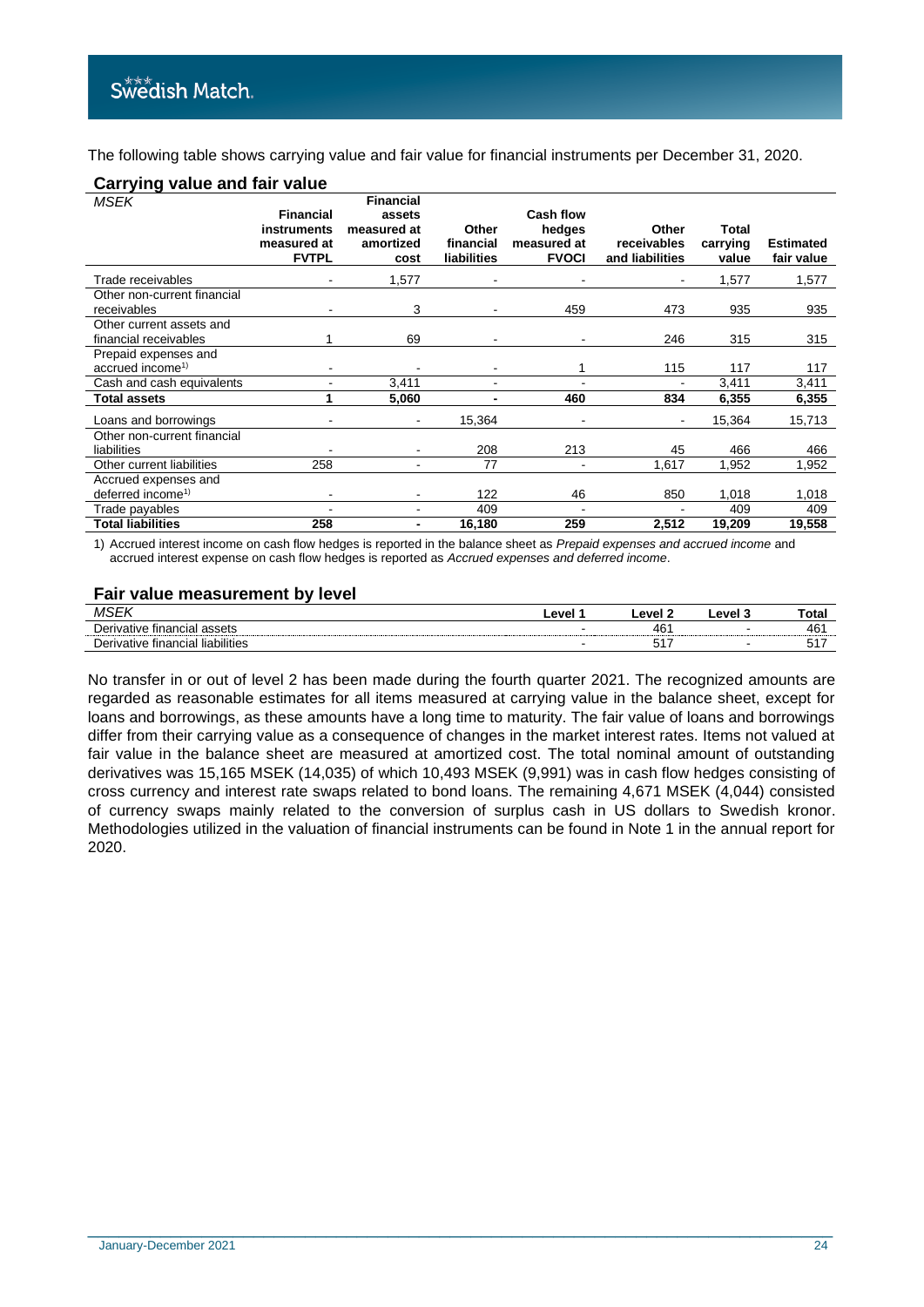## **Note 4 – Business combinations**

On February 3, 2021, Svenska Tändsticksbolaget Försäljningsaktiebolag (a subsidiary of Swedish Match AB) acquired 100 percent of the shares in Fire-Up International B.V., a Dutch company, which produces ecological firelighters (used for stoves, fireplaces, barbecues, etc.) and trades in a variety of fire-related products mainly in Europe. The company's annual revenues amounts to approximately 80 MSEK. The acquired net assets amounted to 15 MSEK and the preliminary acquisition fair value adjustments consisted of goodwill and trademarks. Complete IFRS 3 disclosures are not provided as the acquisition is not deemed to materially impact the Group's statement of income or financial position.

## **Note 5 – Tax related contingencies**

#### **Tax audits in Sweden**

During 2017, the Swedish Tax Agency performed tax audits in a number of Swedish Match's Swedish group companies. After completing the audits, the Swedish Tax Agency decided to deny certain cost deductions in two cases. Both cases were appealed by Swedish Match but the cases were ruled in favor of the Tax Agency by the County Administrative Court in Stockholm in May 2019 and January 2020 respectively. Swedish Match subsequently appealed to the Administrative Court of Appeals in both cases. In August 2020 one of the cases was ruled in favor of the Tax Agency by the Administrative Court of Appeals and the tax charges of in total 270 MSEK and related interest costs of 16 MSEK has been paid and debited in the 2020 accounts. Swedish Match applied for leave to appeal and the leave was granted in June 2021 by the Supreme Administrative Court. In the other case, the Court of Appeal in December 2021 ruled in Swedish Match's favor, resulting in a positive net tax impact of 50 MSEK.

## **Resolution of indirect tax disputes in Brazil**

In May 2021, Swedish Match received favorable decisions on court-cases related to indirect taxes in Brazil (principally value added taxes), including a new calculation methodology prescribed by the Brazilian tax authority. Swedish Match has assessed its recovery rights for duplicative indirect taxes under the Supreme court's decision to 37 MSEK (24 MSEK, net of taxes on income). The amount has been recognized as operating income in the Lights product segment in the second quarter 2021. In 2020, an operating income of 16 MSEK (11 MSEK, net of taxes on income) relating to additional indirect tax recoveries was recognized within the Lights product segment based on the calculation methodology issued by the Brazil tax authority at the time.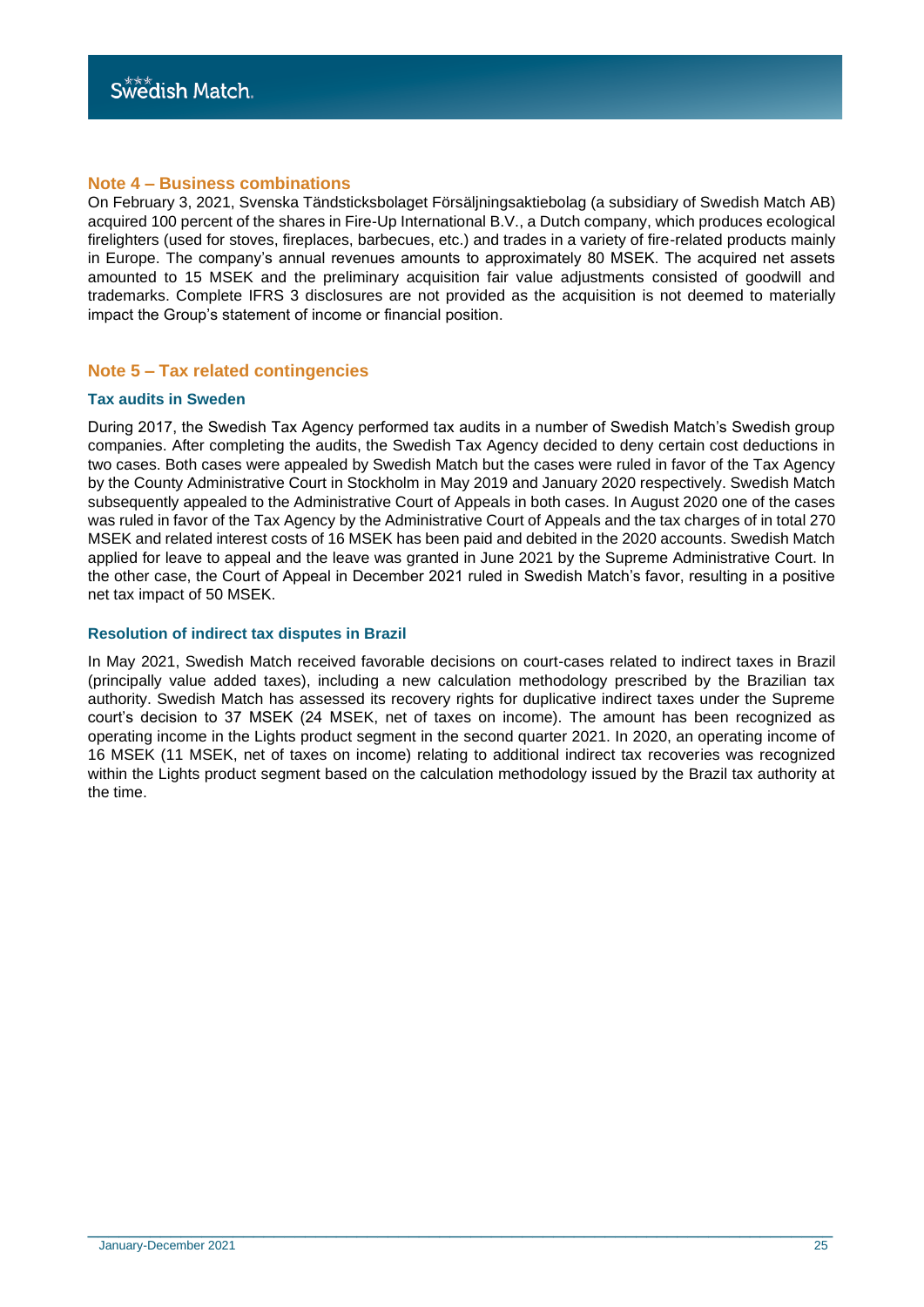### **Note 6 – Alternative performance measures**

Swedish Match presents several financial measures not defined under IFRS with the aim of enabling effective evaluation of the Group's financial position and performance for investors and for the Group's management. This means that these measures are not always comparable with measures used by other companies and shall therefore be considered as a complement to measures defined according to IFRS. Swedish Match applies these alternative key ratios consistently over time. The key ratios are alternative performance measures according to ESMA guidelines unless otherwise stated.

| <b>KEY RATIO</b>                                                                 | <b>DEFINITION/CALCULATION</b>                                                                                                                                                                                                                                                                            | <b>PURPOSE</b>                                                                                                                                                                                                                                                                                   |
|----------------------------------------------------------------------------------|----------------------------------------------------------------------------------------------------------------------------------------------------------------------------------------------------------------------------------------------------------------------------------------------------------|--------------------------------------------------------------------------------------------------------------------------------------------------------------------------------------------------------------------------------------------------------------------------------------------------|
| <b>SALES FROM PRODUCT</b><br><b>SEGMENTS</b>                                     | Sales from reportable segments, which<br>excludes Other operations                                                                                                                                                                                                                                       | Used as a measure of sales performance of the<br>core commercial businesses of Swedish Match,<br>excluding the impact of Other operations (incl.<br>Swedish distribution function).                                                                                                              |
| <b>OPERATING PROFIT/LOSS</b><br>(EBIT) FROM PRODUCT<br><b>SEGMENTS</b>           | Operating profit from reportable segments,<br>excluding Other operations and larger one-<br>time items                                                                                                                                                                                                   | Used as a measure of operating performance of<br>the core commercial businesses of Swedish<br>Match, excluding the impact of Other operations<br>(incl. Swedish distribution function) and items<br>which impact comparability between periods.                                                  |
| <b>OPERATING MARGIN</b><br><b>FROM PRODUCT</b><br><b>SEGMENTS (%)</b>            | 100 x Operating profit from product segments<br>$\div$ Sales from product segments                                                                                                                                                                                                                       | Used as a measure of operational profitability of<br>the core commercial businesses of Swedish Match<br>excluding the impact of Other operations (incl.<br>Swedish distribution function).                                                                                                       |
| <b>LARGER ONE-TIME ITEMS</b>                                                     | Larger one-time items are separately<br>disclosed non-recurring income and cost<br>which usually refer to larger capital gains or<br>losses on divestments, larger asset<br>impairments and restructuring costs and other<br>larger non-recurring income and costs<br>recognized during the period       | Used to provide information regarding items which<br>impact comparability between periods.                                                                                                                                                                                                       |
| <b>EBITDA</b>                                                                    | Profit for the period excluding larger one-time<br>items, net finance cost, income tax,<br>depreciation, amortization and impairments of<br>tangible, intangible and right-of-use assets                                                                                                                 | Used as an alternative measure of operating<br>performance that is not impacted by historical<br>investments and the related accounting treatment<br>of such investments as well as items which impact<br>comparability between periods.                                                         |
| <b>EBITDA FROM PRODUCT</b><br><b>SEGMENTS</b>                                    | Operating profit from product segments<br>excluding depreciation, amortization and<br>impairments of tangible, intangible and right-<br>of-use assets                                                                                                                                                    | Used as an alternative measure of operating<br>performance for the core commercial businesses<br>of Swedish Match, that is not impacted by<br>historical investments and the related accounting<br>treatment of such investments as well as items<br>which impact comparability between periods. |
| <b>EBITDA MARGIN (%)</b>                                                         | 100 $\times$ EBITDA $\div$ Sales                                                                                                                                                                                                                                                                         | Used as an alternative measure of operating<br>profitability.                                                                                                                                                                                                                                    |
| <b>EBITDA MARGIN FROM</b><br><b>PRODUCT SEGMENTS (%)</b>                         | 100 x EBITDA from product segments ÷ Sales<br>from product segments                                                                                                                                                                                                                                      | Used as an alternative measure of operating<br>profitability for the core commercial businesses of<br>Swedish Match.                                                                                                                                                                             |
| <b>PROFIT FOR THE PERIOD</b><br><b>EXCLUDING LARGER</b><br><b>ONE-TIME ITEMS</b> | Profit for the period excluding larger one-time<br>items                                                                                                                                                                                                                                                 | Used as an alternative measure of profit for the<br>period of the ongoing business which is not<br>affected by items which impact comparability<br>between periods.                                                                                                                              |
| <b>EBITA</b>                                                                     | Profit for the period excluding larger one-time<br>items, net finance cost, tax, amortization and<br>impairments of intangible assets                                                                                                                                                                    | Used as a measure of operating performance<br>relative to the financial obligations of the Group.                                                                                                                                                                                                |
| <b>EBITA 12 months rolling</b>                                                   | The aggregated profit excluding larger one-<br>time items, net finance cost, tax, amortization<br>and impairments of intangible assets for the<br>12-month period preceding the closing date                                                                                                             | Used as a measure of operating performance<br>relative to the financial obligations of the Group.                                                                                                                                                                                                |
| <b>EBITA INTEREST COVER</b>                                                      | $EBITA \div (Interest income - interest expense)$                                                                                                                                                                                                                                                        | Used as a measure of the ability to fund interest<br>expense.                                                                                                                                                                                                                                    |
| <b>NET DEBT</b>                                                                  | Current and non-current loans, adjusted for<br>components of derivatives (assets and<br>liabilities) relating to these loans + net<br>provisions for pensions and similar obligations<br>+ current and non-current lease liabilities -<br>cash and cash equivalents and other short-<br>term investments | Used as a measure of net financial obligations.                                                                                                                                                                                                                                                  |
| <b>NET DEBT/EBITA</b>                                                            | Net debt :- EBITA 12 months rolling                                                                                                                                                                                                                                                                      | Used as an indication of the duration (in years)<br>required to fund existing net financial obligations<br>with free cash flows from the ongoing business.                                                                                                                                       |
| <b>ADJUSTED EARNINGS</b><br><b>PER SHARE</b>                                     | Profit for the period excluding larger one-time<br>items net of tax $\div$ Average number of shares<br>outstanding                                                                                                                                                                                       | Used as an alternative measure of earnings per<br>share which is not affected by items which impact<br>comparability between periods.                                                                                                                                                            |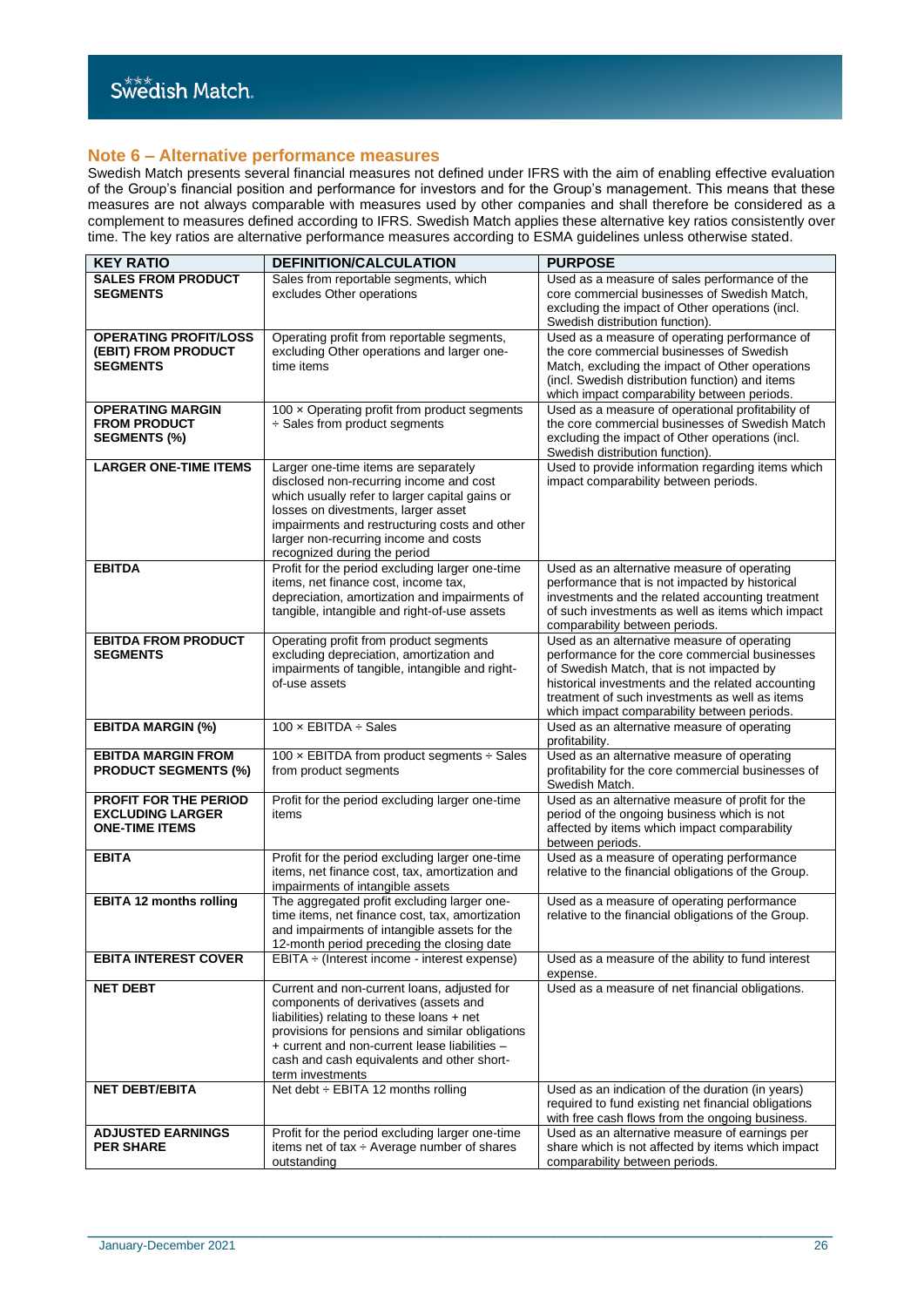## **EBITA and EBITDA**

| <b>MSEK</b>                                                     | October-December |       | <b>Full year</b> |       |  |
|-----------------------------------------------------------------|------------------|-------|------------------|-------|--|
|                                                                 | 2021             | 2020  | 2021             | 2020  |  |
| Profit for the period                                           | 1,457            | 1.244 | 6,218            | 4,888 |  |
| Income tax expense                                              | 360              | 326   | 1,723            | 1,756 |  |
| Net finance cost                                                | 83               | 80    | 345              | 347   |  |
| Operating profit for the period                                 | 1,901            | 1,650 | 8,286            | 6,991 |  |
| Less larger one-time items                                      |                  |       | $-300$           |       |  |
| Amortization and impairment of intangible assets                | 19               | 18    | 75               | 77    |  |
| <b>EBITA</b>                                                    | 1,920            | 1,667 | 8.061            | 7,068 |  |
| Depreciation and impairment of tangible and right-of-use assets | 150              | 129   | 540              | 511   |  |
| <b>EBITDA</b>                                                   | 2,070            | 1.796 | 8.601            | 7,580 |  |

## **EBITDA and EBITDA margin from product segments**

| <b>MSEK</b>                                                           | <b>October-December</b> |       | <b>Full year</b> |        |  |
|-----------------------------------------------------------------------|-------------------------|-------|------------------|--------|--|
|                                                                       | 2021                    | 2020  | 2021             | 2020   |  |
| Operating profit for the period                                       | 1,901                   | 1,650 | 8,286            | 6,991  |  |
| Less operating loss from Other operations                             | 57                      | 45    | 150              | 169    |  |
| Less larger one-time items                                            |                         | ۰     | $-300$           |        |  |
| Operating profit from product segments                                | 1,957                   | 1,695 | 8,136            | 7,160  |  |
| Amortization, depreciation and impairment of intangible, tangible and |                         |       |                  |        |  |
| right-of-use assets                                                   | 169                     | 146   | 615              | 588    |  |
| Less amortization, depreciation and impairment of intangible,         |                         |       |                  |        |  |
| tangible and right-of-use assets for Other operations                 | $-16$                   | $-15$ | -61              | -65    |  |
| <b>EBITDA from product segments</b>                                   | 2,111                   | 1.826 | 8,690            | 7,684  |  |
| Sales from product segments                                           | 4,663                   | 4,045 | 18,145           | 16,332 |  |
| <b>EBITDA margin from product segments, %</b>                         | 45.3                    | 45.1  | 47.9             | 47.0   |  |

## **Larger one-time items**

| <b>MSEK</b>                                                         |      | October-December         |       | <b>Full year</b> |  |  |
|---------------------------------------------------------------------|------|--------------------------|-------|------------------|--|--|
|                                                                     | 2021 | 2020                     | 2021  | 2020             |  |  |
| Settlement income                                                   |      | ۰                        | 300   |                  |  |  |
| Total larger one-time items in operating profit                     | -    | $\overline{\phantom{0}}$ | 300   |                  |  |  |
| Income tax expense on settlement income                             |      | $\overline{\phantom{0}}$ | $-62$ |                  |  |  |
| Tax charge including interest related to an adverse ruling in a tax |      |                          |       |                  |  |  |
| case in Sweden                                                      | -    | $\overline{\phantom{0}}$ |       | $-286$           |  |  |
| Total larger one-time items in net profit                           |      | $\blacksquare$           | 238   | $-286$           |  |  |

## **Adjusted earnings per share**

| Basic and diluted                                                        |           | October-December         | <b>Full year</b> |          |  |
|--------------------------------------------------------------------------|-----------|--------------------------|------------------|----------|--|
|                                                                          | 2021      | 2020                     | 2021             | 2020     |  |
| Profit for the period attributable to equity holders of the Parent, MSEK | 1.457     | 1.244                    | 6.217            | 4,888    |  |
| Settlement income, net of tax, MSEK                                      |           | $\overline{\phantom{0}}$ | $-238$           |          |  |
| Tax charge including interest, MSEK                                      | -         | -                        |                  | 286      |  |
| Profit for the period attributable to equity holders of the Parent,      |           |                          |                  |          |  |
| excl. larger one-time items, MSEK                                        | 1.457     | 1.244                    | 5.979            | 5.174    |  |
| Weighted average number of shares outstanding, thousands <sup>1)</sup>   | 1,545,169 | 1,590,809                | 1,565,379        | 808,665. |  |
| Adjusted earnings per share, SEK                                         | 0.94      | 0.78                     | 3.82             | 3.22     |  |

\_\_\_\_\_\_\_\_\_\_\_\_\_\_\_\_\_\_\_\_\_\_\_\_\_\_\_\_\_\_\_\_\_\_\_\_\_\_\_\_\_\_\_\_\_\_\_\_\_\_\_\_\_\_\_\_\_\_\_\_\_\_\_\_\_\_\_\_\_\_\_\_

1) A share split (10:1) was made in May 2021. Historical share data in this report has been restated in accordance with IAS 33.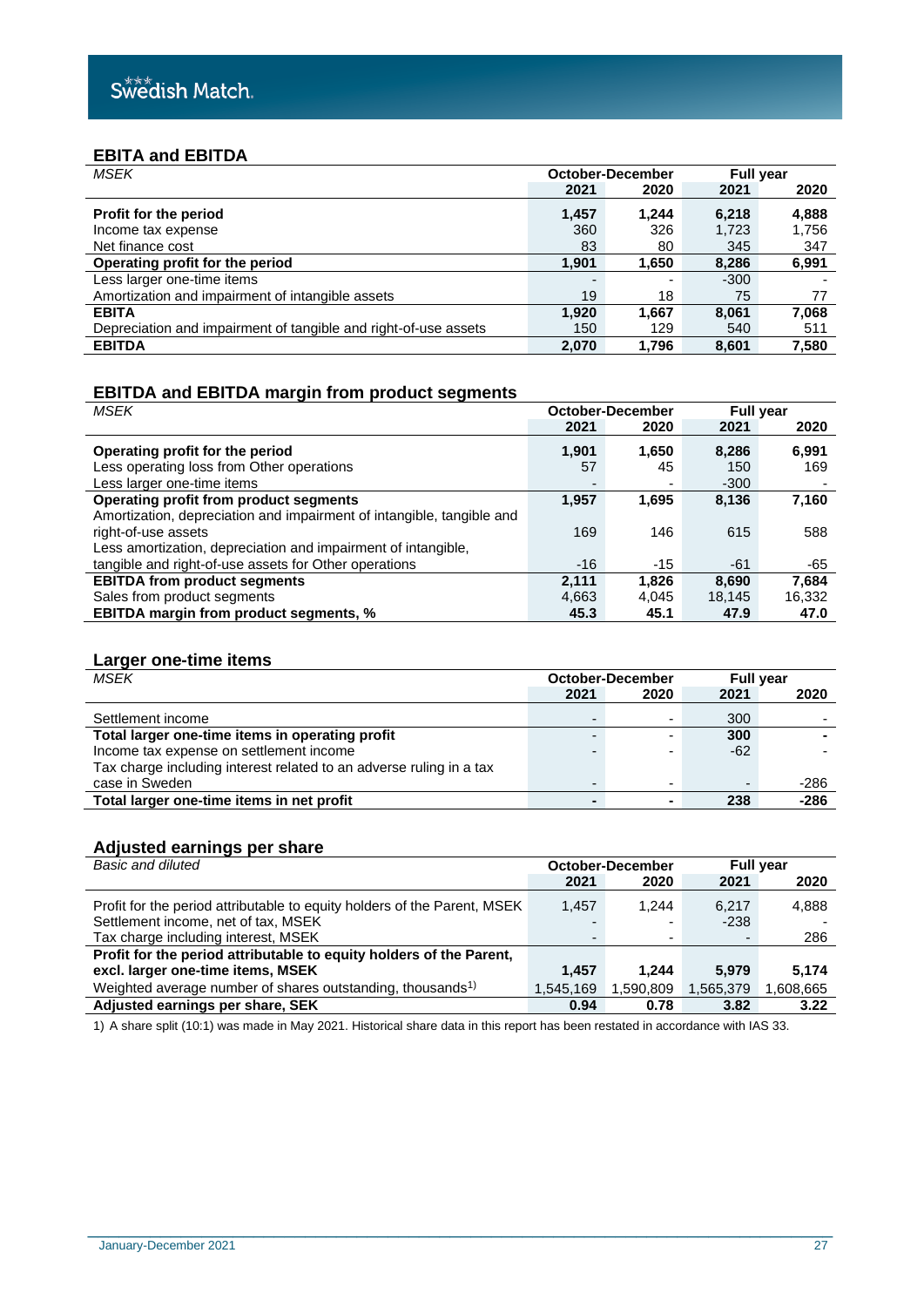## **EBITA interest cover**

| 2021<br><b>EBITA</b><br>8,061<br>36<br>Interest income |        |
|--------------------------------------------------------|--------|
|                                                        | 2020   |
|                                                        | 7,068  |
|                                                        | 49     |
| $-367$<br>Interest expense                             | $-379$ |
| <b>EBITA interest cover</b><br>24.3                    | 21.4   |

## **Net debt/EBITA**

| <b>MSEK</b>    | <b>Full year</b> |        |
|----------------|------------------|--------|
|                | 2021             | 2020   |
| Net debt       | 14,035           | 13,523 |
| <b>EBITA</b>   | 8,061            | 7,068  |
| Net debt/EBITA | 1.7              | 1.9    |

## **Net debt**

| <b>MSEK</b>                                                      | <b>Full year</b> |          |
|------------------------------------------------------------------|------------------|----------|
|                                                                  | 2021             | 2020     |
| Non-current loans                                                | 14,197           | 13,514   |
| Current loans                                                    | 990              | 1,850    |
| Components of derivatives (liabilities) <sup>1)</sup>            | 112              | 420      |
| Components of derivatives (assets) <sup>2)</sup>                 | $-851$           | $-546$   |
| Non-current lease liabilities <sup>3)</sup>                      | 307              | 208      |
| Current lease liabilities <sup>4)</sup>                          | 96               | 77       |
| <b>Subtotal</b>                                                  | 14,851           | 15,523   |
| Net provision for pensions and similar obligations <sup>3)</sup> | 1,445            | 1,503    |
| Net asset for pensions and similar receivables <sup>5)</sup>     | $-140$           | $-92$    |
| Cash and cash equivalents                                        | $-2,121$         | $-3,411$ |
| Net debt                                                         | 14.035           | 13,523   |

1) Included in *Other non-current financial liabilities* and *Other current financial liabilities* in the condensed consolidated balance sheet. 2) Included in *Other non-current financial assets and receivables* and *Other current financial receivables* in the condensed

consolidated balance sheet.

3) Included in *Other non-current financial liabilities* in the condensed consolidated balance sheet.

4) Included in *Other current financial liabilities* in the condensed consolidated balance sheet.

5) Included in *Other non-current financial assets and receivables* in the condensed consolidated balance sheet.

Currency components of derivatives included in the net debt are recognized in the condensed consolidated balance sheet based on the total value of all components in the financial instrument, i.e. if the total value of the financial instrument is an asset, but includes a negative derivative component, that derivative component is recognized as a negative asset in the condensed consolidated balance sheet and vice versa.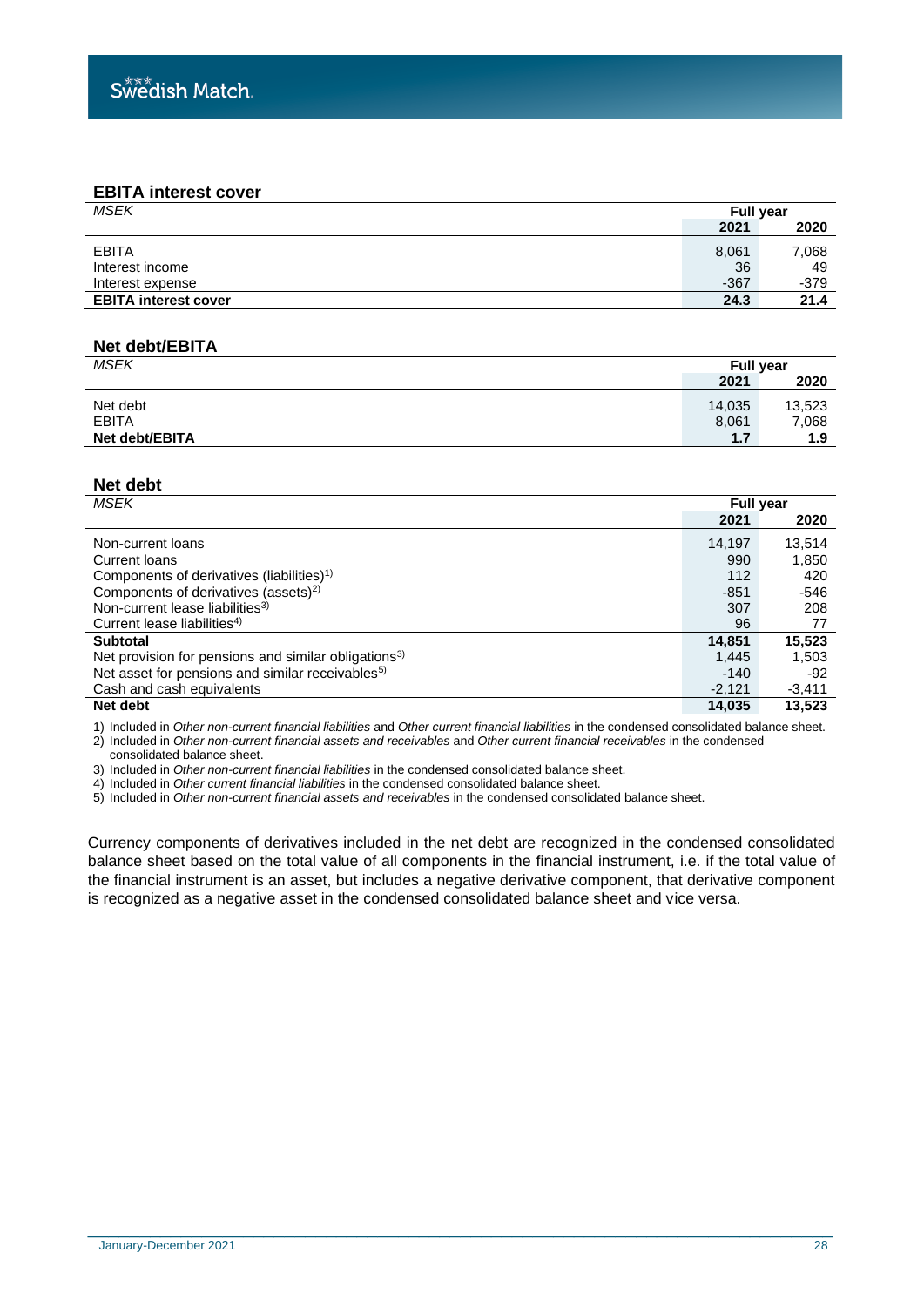## **Quarterly data**

## **Consolidated income statement in summary**

| <b>MSEK</b>                                                                                                  | Q4/21             | Q <sub>3</sub> /21 | Q2/21              | Q1/21             | Q4/20             |
|--------------------------------------------------------------------------------------------------------------|-------------------|--------------------|--------------------|-------------------|-------------------|
| <b>Sales</b><br>Cost of goods sold                                                                           | 4,751<br>$-1,653$ | 4,778<br>$-1,612$  | 4,505<br>$-1,514$  | 4,455<br>$-1,469$ | 4,136<br>$-1,460$ |
| <b>Gross profit</b>                                                                                          | 3,099             | 3,166              | 2,990              | 2,986             | 2,677             |
| Selling and administrative expenses<br>Share of net profit/loss in associated companies<br>Settlement income | $-1,194$<br>$-5$  | $-1,103$<br>12     | $-1,037$<br>3<br>۰ | -933<br>2<br>300  | $-1,031$<br>4     |
| <b>Operating profit</b>                                                                                      | 1,901             | 2,075              | 1,956              | 2,354             | 1,650             |
| Finance income<br>Finance costs                                                                              | 12<br>$-95$       | 6<br>-94           | -92                | 11<br>$-100$      | 13<br>-92         |
| Net finance cost                                                                                             | -83               | -88                | -85                | -89               | -80               |
| Profit before income tax                                                                                     | 1,818             | 1,987              | 1,871              | 2,265             | 1,570             |
| Income tax expense                                                                                           | $-360$            | -447               | $-430$             | $-485$            | $-326$            |
| <b>Profit for the period</b>                                                                                 | 1,457             | 1,540              | 1,441              | 1,780             | 1,244             |
| Attributable to:                                                                                             |                   |                    |                    |                   |                   |
| Equity holders of the Parent                                                                                 | 1,457             | 1,539              | 1,441              | 1,779             | 1,244             |
| Non-controlling interests                                                                                    | 0                 | ∩                  | 0                  | 0                 | 0                 |
| Profit for the period                                                                                        | 1,457             | 1,540              | 1,441              | 1,780             | 1,244             |

## **Quarterly data by product segment**

| <b>Sales</b>                |       |                   |       |       |       |
|-----------------------------|-------|-------------------|-------|-------|-------|
| <b>MSEK</b>                 | Q4/21 | Q <sub>3/21</sub> | Q2/21 | Q1/21 | Q4/20 |
| Smokefree                   | 3,242 | 3.100             | 2,955 | 2,823 | 2,606 |
| Cigars                      | 1,063 | 1,237             | 1,138 | 1,249 | 1,152 |
| Lights                      | 357   | 354               | 321   | 305   | 288   |
| Sales from product segments | 4,663 | 4.691             | 4.414 | 4,376 | 4.045 |
| Other operations            | 88    | 87                | 90    | 78    | 91    |
| <b>Sales</b>                | 4.751 | 4.778             | 4.505 | 4.455 | 4,136 |

## **Operating profit**

| MSEK                                   | Q4/21                    | Q <sub>3/21</sub> | Q2/21                    | Q1/21 | Q4/20 |
|----------------------------------------|--------------------------|-------------------|--------------------------|-------|-------|
| Smokefree                              | 1,547                    | 1.558             | 1,428                    | 1,465 | 1,168 |
| Cigars                                 | 343                      | 481               | 458                      | 560   | 481   |
| Liahts                                 | 67                       | 60                | 103                      | 67    | 46    |
| Operating profit from product segments | 1.957                    | 2.099             | 1,988                    | 2,092 | 1,695 |
| Other operations                       | -57                      | -24               | -32                      | -37   | -45   |
| Settlement income                      | $\overline{\phantom{0}}$ |                   | $\overline{\phantom{0}}$ | 300   |       |
| <b>Operating profit</b>                | 1.901                    | 2.075             | 1.956                    | 2.354 | 1.650 |

## **Operating margin by product segment**

| Percent                                | Q4/21 | Q3/21 | Q2/21 | Q1/21 | Q4/20 |
|----------------------------------------|-------|-------|-------|-------|-------|
| Smokefree                              | 47.7  | 50.3  | 48.3  | 51.9  | 44.8  |
| Cigars                                 | 32.3  | 38.8  | 40.3  | 44.8  | 41.7  |
| ∟ights                                 | 18.7  | 17.0  | 31.9  | 22.0  | 16.0  |
| Operating margin from product segments | 42.0  | 44.7  | 45.0  | 47.8  | 41.9  |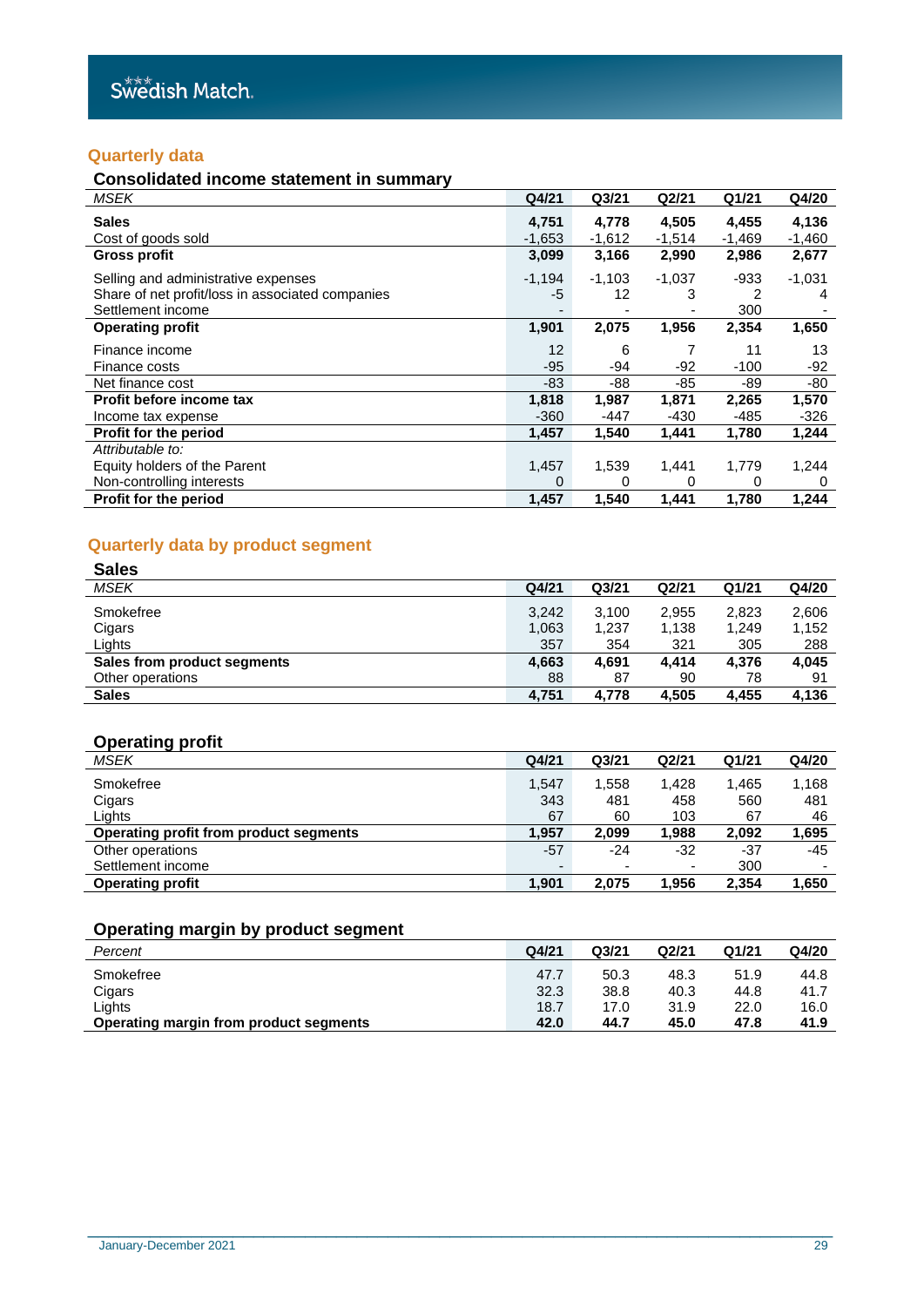## **EBITDA by product segment**

| <b>MSEK</b>                         | Q4/21 | Q3/21 | Q2/21 | Q1/21 | Q4/20 |
|-------------------------------------|-------|-------|-------|-------|-------|
| Smokefree                           | .668  | 1.663 | .532  | 1.561 | 1.269 |
| Cigars                              | 365   | 502   | 479   | 581   | 503   |
| ∟ights                              | 78    | 71    | 113   |       | 54    |
| <b>EBITDA from product segments</b> | 2.111 | 2.236 | 2.124 | 2.219 | 1,826 |

#### **EBITDA margin by product segment**

| Percent                                    | Q4/21 | Q <sub>3/21</sub> | Q <sub>2</sub> /21 | Q1/21 | Q4/20 |
|--------------------------------------------|-------|-------------------|--------------------|-------|-------|
| Smokefree                                  | 51.4  | 53.6              | 51.8               | 55.3  | 48.7  |
| Cigars                                     | 34.3  | 40.6              | 42.1               | 46.5  | 43.6  |
| Lights                                     | 21.8  | 20.0              | 35.3               | 25.3  | 18.8  |
| <b>EBITDA margin from product segments</b> | 45.3  | 47.7              | 48.1               | 50.7  | 45.1  |

## **Additional quarterly data**

## **Depreciation, amortization and impairments** *MSEK* **Q4/21 Q3/21 Q2/21 Q1/21 Q4/20** Property, plant and equipment 124 110 109 101 105 Right-of-use assets 26 24 23 23 23 Intangible assets **Total 169 152 151 142 146**

## **Net finance cost**

| <b>MSEK</b>                     | Q4/21 | Q <sub>3</sub> /21 | Q2/21 | Q1/21 | Q4/20 |
|---------------------------------|-------|--------------------|-------|-------|-------|
| Interest income                 | 12    |                    |       |       |       |
| Interest expense                | $-91$ | -92                | -90   | -93   | -91   |
| Net interest expense            | -79   | -86                | -84   | -83   | -86   |
| Other finance costs/income, net | -4    | -3                 | -2    | -6    | 6     |
| <b>Total net finance cost</b>   | -83   | -88                | -85   | -89   | -80   |

Contacts:

 $\overline{\phantom{a}}$  . The contract of the contract of the contract of the contract of the contract of the contract of the contract of the contract of the contract of the contract of the contract of the contract of the contract of

\_\_\_\_\_\_\_\_\_\_\_

\_\_\_\_\_\_\_\_\_\_\_

\_\_\_\_\_\_\_\_\_\_\_

Lars Dahlgren, President and Chief Executive Officer Phone +46 8 658 0441

Anders Larsson, Chief Financial Officer and Senior Vice President Group Finance Phone +46 10 139 3006

Emmett Harrison, Senior Vice President Investor Relations Phone +46 70 938 0173

This information is information that Swedish Match AB (publ) is obliged to make public pursuant to the EU Market Abuse Regulation and the Securities Markets Act. The information was submitted for publication, through the agency of the contact persons set out above, at 08.15 a.m. CET on February 16, 2022.

Swedish Match develops, manufactures, and sells quality products with market-leading brands in the product segments Smokefree, Cigars, and Lights. Production is located in seven countries, with sales concentrated in the US and Scandinavia. The Swedish Match share is listed on Nasdaq Stockholm (SWMA).

Swedish Match's vision is a world without cigarettes. Some of its well-known brands include: *General, Longhorn, ZYN, Game, Big Duke, Fiat Lux,* and *Cricket*.